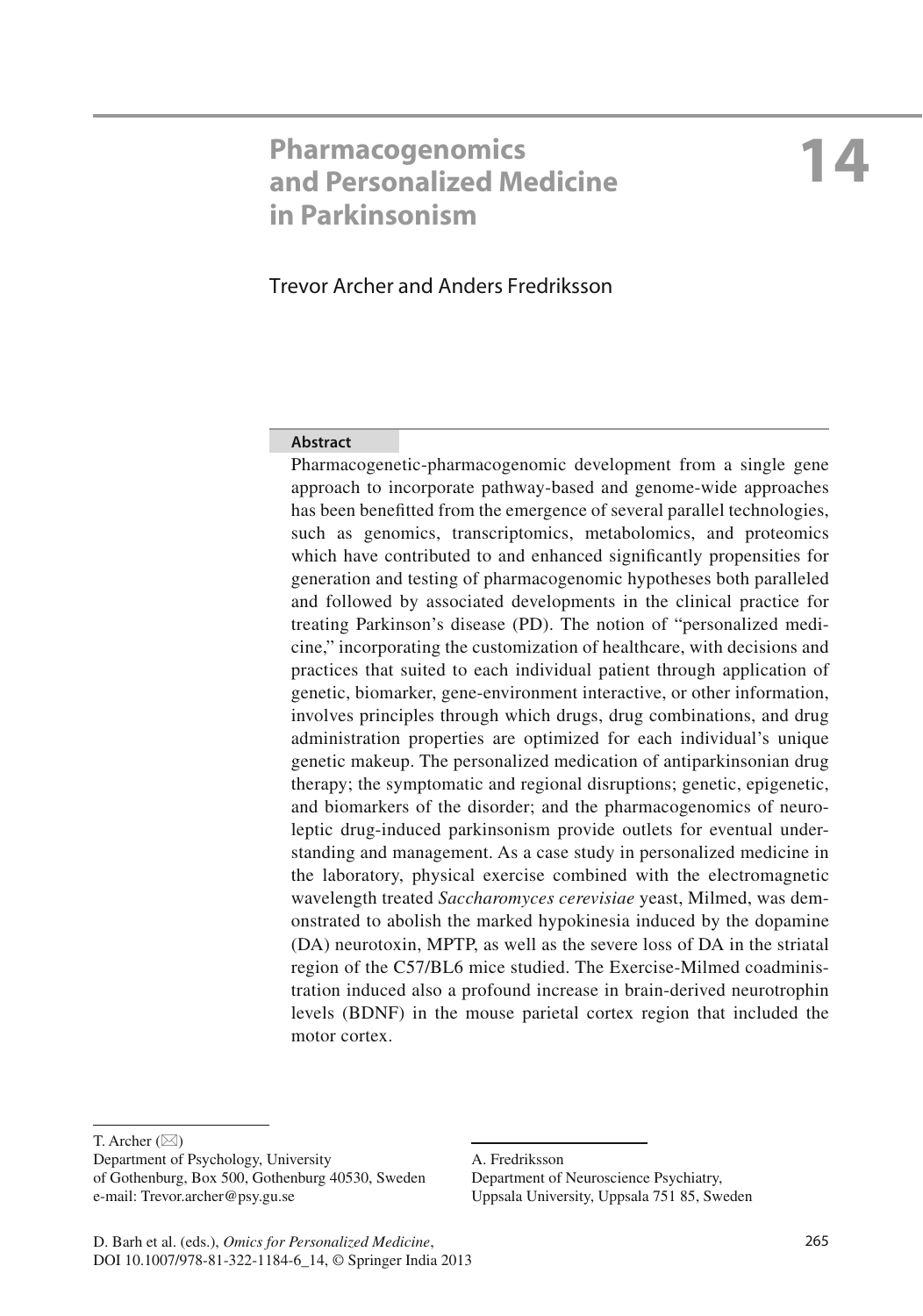#### **1 Introduction**

Pharmacogenomics is defined by the branch of pharmacology which deals with the influence of genetic variation on drug response in patients, in the present case parkinsonian, by correlating gene expression or single-nucleotide polymorphisms with a drug's efficacy or toxicity (Wang  $2010$ ). Weinshilboum and Wang  $(2006)$  have defined pharmacogenomics as the study of the role of inherited and acquired genetic variation in response to drug interventions. A major focus of pharmacogenomics is the development of suitable methods that facilitate the efficacy of drug therapy, in association with individuals' genotype, so that maximum efficacy is balanced against minimal adverse effects thereby the attainment of viable therapeutic windows (Becquemont 2009). Current attempts at attainment of bioinformatics, including genomics, proteomics, and metabolomics, should expedite identification of proteins/enzymes, activated proteins, genes, and gene variations facilitating drug therapies (Becquemont et al. [2011](#page-16-0)), e.g., those that contribute to the etiopathogenesis of Parkinson's disease (PD) and related therapeutic measures (Clayton 2012; Kaiser et al. 2003; Wang et al. 2011). Pharmacogenomics facilitates the identification of biomarkers, not only to facilitate derivation of "disorder staging" but also to allow optimal possibilities for therapeutic drug selection and targets, dose windows, drug dispositions, treatment duration, and projections of adverse reactions that may be avoidable (Evans and McLeod 2003; Weinshilboum 2003; Woodcock [2010](#page-22-0)). The technologies involved have led greater effectiveness in drug selection and administration accompanied by reductions in adverse/side effect profiles through investigations of neuroscientific, regulatory, and neuropsychological agents (Wang et al. 2000).

 PD is a relatively common, idiopathic neurodegenerative movement disorder characterized by impaired motor function, including resting tremors, rigidity, akinesia/bradykinesia, and postural instability as the cardinal symptoms (Gaggelli et al.  $2006$ ; Jankovic  $2008$ ; Lees et al. [2009](#page-19-0)). It is a progressive neurodegenerative disorder and, compared with familial forms, is associated most often with advanced age (>55 years of age). The pathophysiology of PD involves dopaminergic neuron death and accumulation of Lewy bodies associated with mutations in α-synuclein, a 14-kDa protein predominantly expressed in the brain and CNS (Rasia et al. [2005](#page-20-0)). PD patients show decreased levels of presynaptic dopamine (DA) neuron terminal markers in the basal ganglia (Felicio et al. [2009 \)](#page-17-0), consistent with loss of dopaminergic terminals due to degeneration of neuronal cell bodies in the substantia nigra pars compacta (Hattori et al. 2006). PD patients exhibit decreased levels of DA transporters (DATs) and vesicular monoamine transporter type 2 (VMAT2), as well as reduced activity of dopa decarboxylase, assessed by striatal conversion of L-dopa to DA, according to PET and SPECT analyses (Al Hadithy et al. 2008; Lewitt et al. [2012](#page-19-0)). Wu et al. (2012) using MRI showed that the substantia nigra pars compacta expressed a decreased connectivity with several regions, including the striatum, globus pallidus, subthalamic nucleus, thalamus, supplementary motor area, dorsolateral prefrontal cortex, insula, default mode network, temporal lobe, cerebellum, and pons in patients compared to controls. They found that L-dopa administration partially normalized the pattern of connectivity to a similarity such as that expressed by the healthy volunteers involving causal connectivity of basal ganglia networks from the substantia nigra pars compacta. Postsynaptic  $D_2$  DA receptors  $(D_2Rs)$  are either unaffected or increased in the striatum of untreated PD patients (Antonini et al. 1994). Oxidative injury appears to be one effect of  $\alpha$ -synuclein  $(\alpha$ -Syn) aggregates and could ultimately produce neuronal cell death. α-Syn, a 140 residue, intrinsically disordered protein is localized in presynaptic terminals of DA neurons (Yang et al. 2010). Autonomic nervous system involvement occurs at early stages in both PD and incidental Lewy body disease and affects the sympathetic, parasympathetic, and enteric nervous systems. It has been proposed that α-Syn pathology in PD has a distal to proximal progression along autonomic pathways.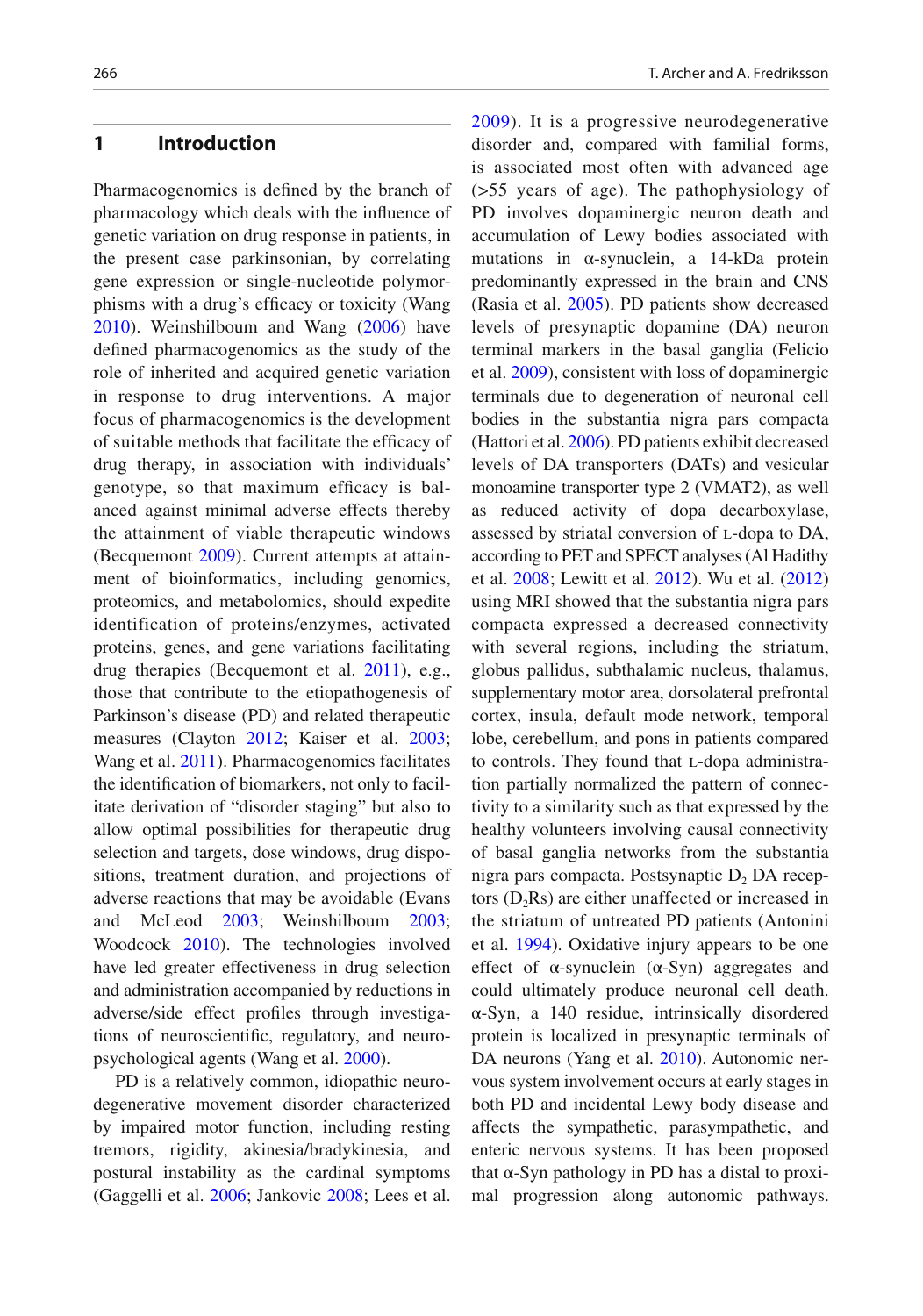According to Braakian notions, the enteric nervous systems are affected before the dorsal motor nucleus of the vagus, and distal axons of cardiac sympathetic nerves degenerate before there is loss of paravertebral sympathetic ganglion neurons. Cersosimo and Benarroch  $(2012a)$  have shown that consistent with neuropathological findings, some autonomic manifestations, such as constipation or impaired cardiac uptake of norepinephrine precursors, occur at early stages of the disease even before the onset of motor symptoms (cf. Braak et al. 2007; Cersosimo and Benarroch 2012b; Hawkes et al. 2007).

The evolution of pharmacogenetics-pharmacogenomics from a single gene approach to incorporate pathway-based and genome-wide approaches has been described comprehensively (Wang 2009; Wang and Weinshilboum 2008). Prolifically, several parallel technologies, such as genomics, transcriptomics, metabolomics, and proteomics, have contributed to and enhanced significantly propensities for generation and testing of pharmacogenomic hypotheses followed by associated developments in clinical practice (Lesko and Woodcock [2004](#page-19-0); Wang and Weinshilboum [2006](#page-22-0)). The incorporation of transcriptomic and metabolomic findings has offered an important tactic for assessing and predicting variation in drug-response phenotypes and "translational" variants (Dettmer and Hammock [2004](#page-17-0); Hughes et al. [2009](#page-18-0); Lindon et al. 2004; Mendes 2006). Studies that focus upon pharmacogenomics involve the rapid scanning of markers across the genome of individuals affected by a certain disorder, e.g., PD, or drug-response phenotype, in comparison with unaffected individuals, with tests for association that compare genetic variations in case–control settings (Manolio 2010). Several oxidative phosphorylation (OXPHOS) system complex activities and quantities are reduced in PD. Toxicogenomics, combining toxicology with genomics, describes the collection, interpretation, and storage of information about gene and protein activity within particular cell or tissue of an organism in response to toxic substances in order to elucidate molecular mechanisms evolved in the expression of toxicity and to derive molecular expression patterns (i.e., molecular

biomarkers) that predict toxicity or the genetic susceptibility to PD. OXPHOS functioning is affected by the mutations of PD-linked nuclear genes (Bar-Yaacov et al. [2012](#page-16-0) ), and inactivation of other nuclear genes related to mitochondrial DNA replication and expression leads to PD (Pennington et al.  $2010$ ; Orth and Schapira  $2001$ ). Lopez-Gallardo et al.  $(2011)$  have described the extent to which nuclear and mitochondrial genetic and environmental factors, primary through gene-environment interplay, induce additive/synergistic effects thereby elevating the risk for PD. Population polymorphisms pertaining to mitochondrial DNA replication and expression that influence interactions with different xenobiotics, substances in an individual but which are not normally produced or expected to be there, may present susceptibility factors that contribute to the etiopathogenesis of the disorder.

 The notion of "personalized medicine," a model that outlines the customization of healthcare, with decisions and practices that suited to each individual patient through application of genetic, biomarker, gene-environment interactive, or other information (Shastry 2005, 2006), refers in which drugs and drug combinations are optimized for each individual's unique genetic makeup (Squassina et al. 2010). A multitude of factors influence the emergence and progression of parkinsonism, motor symptoms, disability, outcome prognosis, and drug fluctuations, in addition to the clinically significant non-motor features such as depression, anxiety, sleep disturbances, smell and taste loss, compulsive behaviors, and dementia. Disorder staging diagnostic intervention optimizes early identification and accurate diagnosis and management of patients. Therapy of PD is an achievable goal considering the recent advances in neuroimaging, genetic testing, and other evolving diagnostic measures. Successful intervention is facilitated by proteomics, the comprehensive analysis and characterization of proteins and protein isoforms encoded by the human genome. Important biological functions, such as growth and development of the brain and CNS involving migration, differentiation and synaptogenesis, neuronal death, cellular movement, localization and integrity, and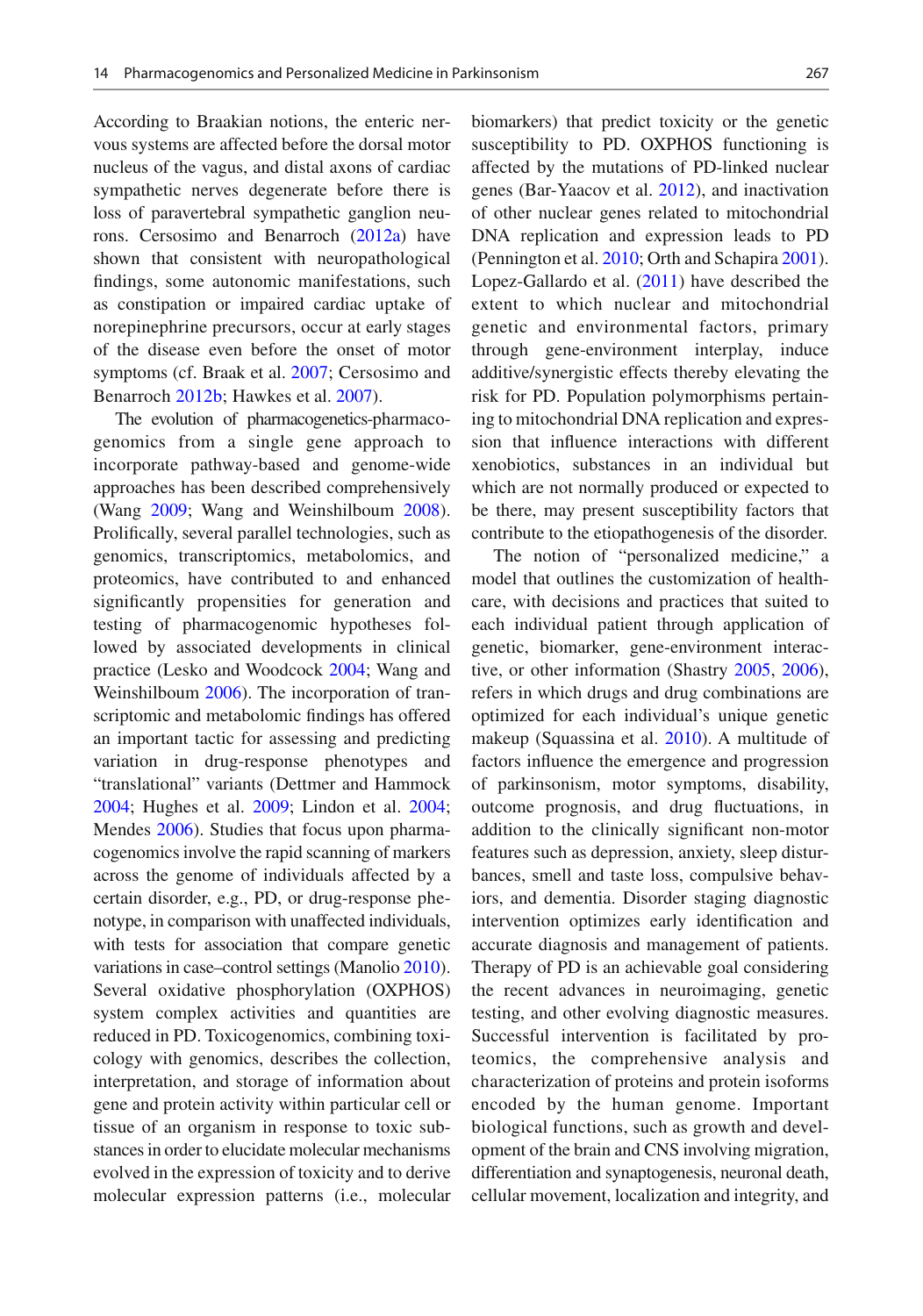stem cell differentiation, are controlled by signal transduction, an epigenetic process modulated by protein enzyme activity (Clayton et al. 2006). Seventeen regions of the genome are present with common variations that affect the risk of developing Parkinson's disease. Nine genes have been identified that, when mutated, may cause the dis-order (Annesi et al. [2011](#page-15-0); Cooper-Knock et al. [2012](#page-17-0); Dumitriu et al. 2012; Kumar et al. 2012; Lachenmayer and Yue 2012; Maruyama and Naoi [2012](#page-19-0)). In PD, the range of personalized medicine, from physical exercise schedules (Archer et al.  $2011a$ , b; Schenkman et al.  $2012$ ) to personalized deep brain stimulation (Wagle Shukla and Okun 2012) to identification of premotor populations (Streffer et al.  $2012$ ), continues to flourish.

# **2 Personalized Medication and Anti-PD Treatment**

Anti-PD compounds, such as L-dopa and directacting DA agonists, show an efficacy dependent upon patient characteristics in reducing symptoms of movement disorder (Devos et al. 2009; van Hilten et al. 2000). The pharmacotherapy of PD has focussed upon dopaminergic compounds, largely the DA precursor,  $L$ -dopa  $(L-3,4$ dihydroxyphenylalanine), which is very much the treatment of choice for the disorder (Fahn [1999](#page-17-0)). Orally administered L-dopa is absorbed by the intestine, enters the bloodstream, crosses the blood–brain barrier, and enters dopaminergic neurons in the brain where it is converted to DA through the action of the aromatic amino acid decarboxylase (AADC) enzyme. In general, it is administered in combination with a decarboxylase inhibitor to prevent conversion to DA peripherally. Large to very large fluctuations in the responses of individual patients to anti-PD drug medication have been observed (Fabbrini et al. [1988](#page-17-0)), not least due to the correlation between motor performance and plasma concentration of L-dopa (Jankovic and Stacy [2007](#page-18-0); Pahwa and Lyons 2009). Similar extent of fluctuation has been described with regard to the development of motor complications, e.g., L-dopa-induced dyskinesia and side effects such as hallucinations

and sleepiness, up to 45 % of users within 5 years (Graham et al. 1997). Additionally, the likelihood of ischemic complications presents another symptom for consideration (Arbouw et al. [2012](#page-16-0)). The notion of personalization medication emerges in the context of compounds designed to reduce fluctuations in PD: Lewitt et al. (2000) assessed the pharmacokinetic profile, efficacy, and safety of XP21279 administered with carbidopa (CD) in subjects with Parkinson's disease (PD) experiencing motor fluctuations and explore dose correspondence between CD-levodopa and XP21279 administered with carbidopa. They observed that XP21279 provided significantly less variability in LD concentration compared with carbidopa-levodopa in 10 PD patients presenting motor fluctuations, consistent with a lower peak-to-trough fluctuation for XP21279. The expressed patterns of percentage of patients' "OFF-periods" were consistent with the levodopa concentration-time profiles for each respective treatment. Compared with carbidopa-levodopa treatment, 6 of 10 study completers experienced reduction of 30 % or greater in average daily OFF time during the last 4 days in the XP21279 treatment period. XP21279 resulted in an increase in the time spent during "ON-periods" without functionally blocking dyskinesias, and the mean time to ON after the first morning XP21279 dose was not delayed, as compared with carbidopa-levodopa.

 It is likely that genetic variations in gene coding for drug metabolism and drug availability contribute to a large extent towards the interindividual variability experienced in response to drugs of therapy (Swen et al. 2007), not least regarding the pharmacogenetics of anti-PD com-pounds (Arbouw et al. [2007](#page-15-0)). The genetic variability, together with gender and reproductive factors (Nicoletti et al. [2011](#page-20-0)), of each individual determines largely the interindividual variability in the responses to anti-PD drug therapy (Zappia et al.  $2005$ ). Although the findings emerging from several genetic association studies implying links between anti-PD drug-induced dyskinesias and polymorphisms are conflicting, several genes appear to be involved, including the *DRD2* gene, the *DRD4* gene, the DA transporter (*DAT*)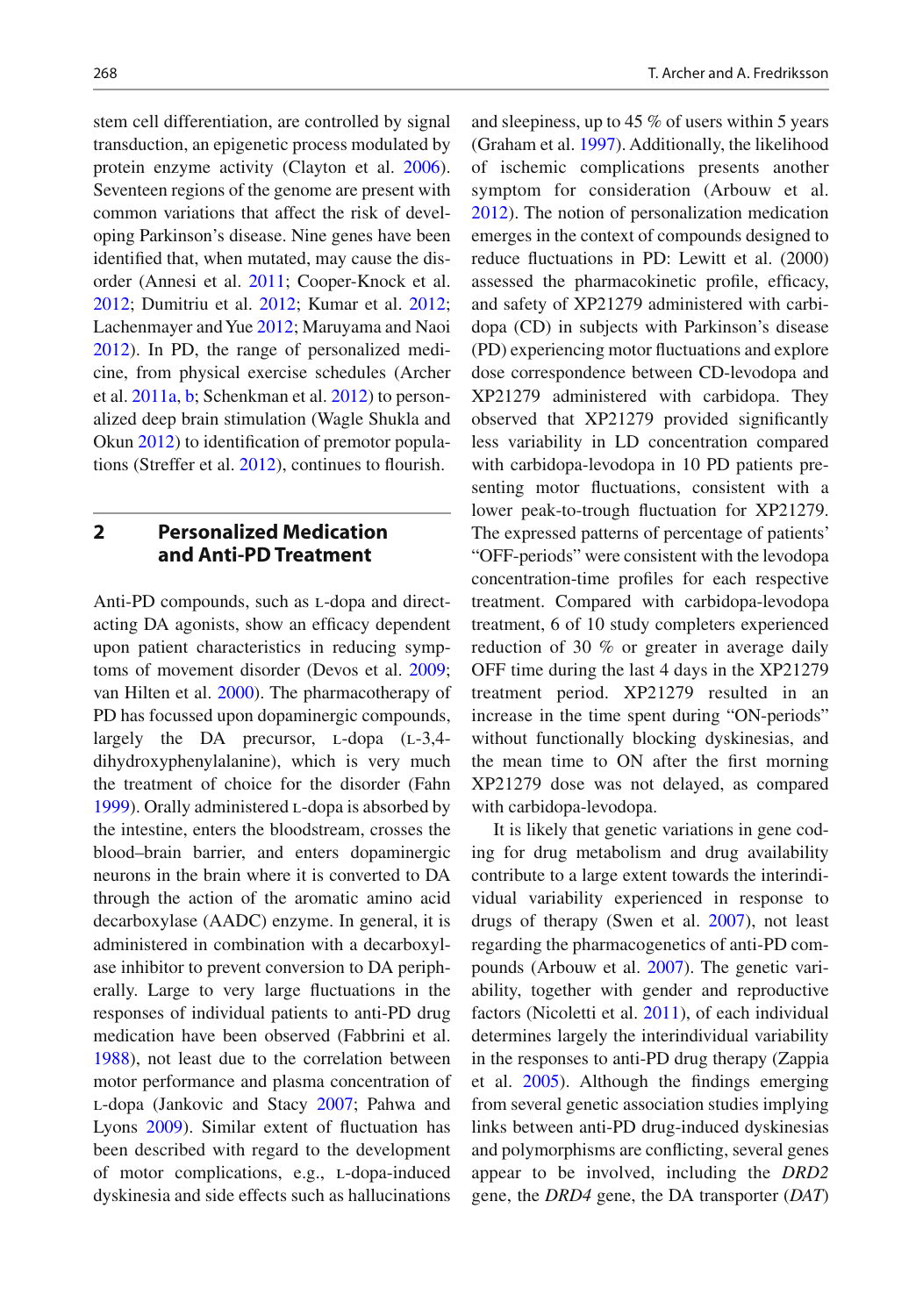gene, the µ1-opioid receptor ( *OPRM1* ) gene, the cholecystokinin (*CCK*) gene, the apolipoprotein E ( *APOE* ) gene, the preprohypocretin ( *HCRT* ) gene, and the catechol-o-transferase (*COMT*) gene (Arbouw et al.  $2009$ ; Liu et al.  $2009a$ , b; Paus et al. [2008](#page-22-0); Williams-Gray et al. 2008). Lin et al.  $(2007)$  in a study of 251 PD patients observed that the frequency of the angiotensin I-converting enzyme gene homozygote ACE-II genotype with L-dopa-induced psychosis was significantly higher than that in PD patients without the adverse effect. Additionally, the possible role of brain-derived neurotrophic factor (BDNF) in L-dopa-induced dyskinesias has been considered since the factor is involved in synaptogenesis, synaptic plasticity and efficacy (Chase 2004; Woo et al. [2005](#page-22-0)), modulation of receptor systems underlying L-dopa-induced dyskinesias (Guillin et al. 2003), and the pathogenesis of dopaminergic neurotransmission in PD (Fumagalli et al. [2006](#page-17-0); Momose et al. 2002). Foltynie et al. (2009) studied the influence of a common functional polymorphism of the BDNF gene on the risk for development of L-dopa-induced dyskinesias in a cohort of 315 PD patients, independently and variably treated with L-dopa and/or other DA interventions. PD patients with the met allele of BDNF, linked with lower activity-dependent secretion of BDNF, presented significantly higher risk of developing dyskinesia earlier in the course of dopaminergic agent therapy. Pharmacogeneticpharmacogenomic studies facilitate the description and definition of genetic variations in gene coding and the regulation of the proteins involved in the pathways underlying dyskinesic expressions evolving from the pathophysiology of PD (Arbouw et al.  $2010$ ).

 Genetic predispositions modulating factors causing anti-PD drug therapy fluctuations bedevil both treatment prognosis and outcome appraisals. In order to investigate more closely whether or not genetic predispositions may contribute to the pathophysiological development of medication- related complications in PD, Paus et al. ( [2009 \)](#page-20-0) reassessed the impact of the *DRD3* Ser9Gly polymorphism on development of motor complications in a large-scale association study based on the gene bank of the German Competence Network on Parkinson's disease, using stepwise regression analysis. Despite incorporating established clinical risk factors to avoid overlooking an effect of genotype, no effect of DRD3 Ser9Gly on chorea, dystonia, or motor fluctuation expressions in PD was observed. They confirmed that duration of PD was confirmed as the most important clinical risk factor, followed by age of disease onset and female gender. Furthermore, it was not possible to identify any effect of *DRD3* Ser9Gly on tremor in PD, even when regarding various symptom combinations to avoid missing a weak effect on the phenotype (Paus et al. [2010](#page-20-0)). AADC provides the major pathway for decarboxylation of L-dopa to DA. Thus, the relationship between subregional AADC activity in the striatum and the PD symptoms, using high-resolution PET with an AADC tracer,  $6-[18]$ fluoro-L-m-tyrosine (FMT), has been assessed (Asari et al. 2011). They found that FMT uptake was decreased in the posterior putamen regardless of predominant motor symptoms and disease duration in all 101 patients and that severity of bradykinesia, rigidity, and axial symptoms was correlated with the decrease of FMT uptake in the putamen, especially in the anterior part. L-Dopa is metabolized to 3-O-methyldopa by catechol-O-methyltransferase (COMT) under conditions of AADC inhibition that involve L-dopa complications (Alachkar et al. 2010). COMT inhibitors, e.g., entacapone, increase the duration of motor responding by PD patients  $30-40$  %, decreasing the motor fluctuations, and effectively elevating the ON period (Kaakkola 2010; Rinne et al. 1998; Ruottinen and Rinne [1996a](#page-21-0), b). The extent and definition of COMT polymorphisms, particularly the *COMT* gene (rs4608) resulting in Val157Met, and related DA and L-dopa metabolism and symptom profiles have been described (e.g., Kiyohara et al. 2011; Vallelunga et al.  $2012$ ; Wu et al.  $2012$ ). Corvol et al.  $(2011)$  determined the consequences of COMT polymorphisms upon 58 PD patients' responses to entacapone (200 mg) coadministered with  $L$ -dopa (50 mg), with regard to high (Val/Val, *COMT*HH ), intermediate (Val/Met,  $COMT<sup>HL</sup>$ ), and low (Met/Met, *COMT*<sup>LL</sup>) COMT activity (Hernán et al. [2002](#page-18-0)). They observed that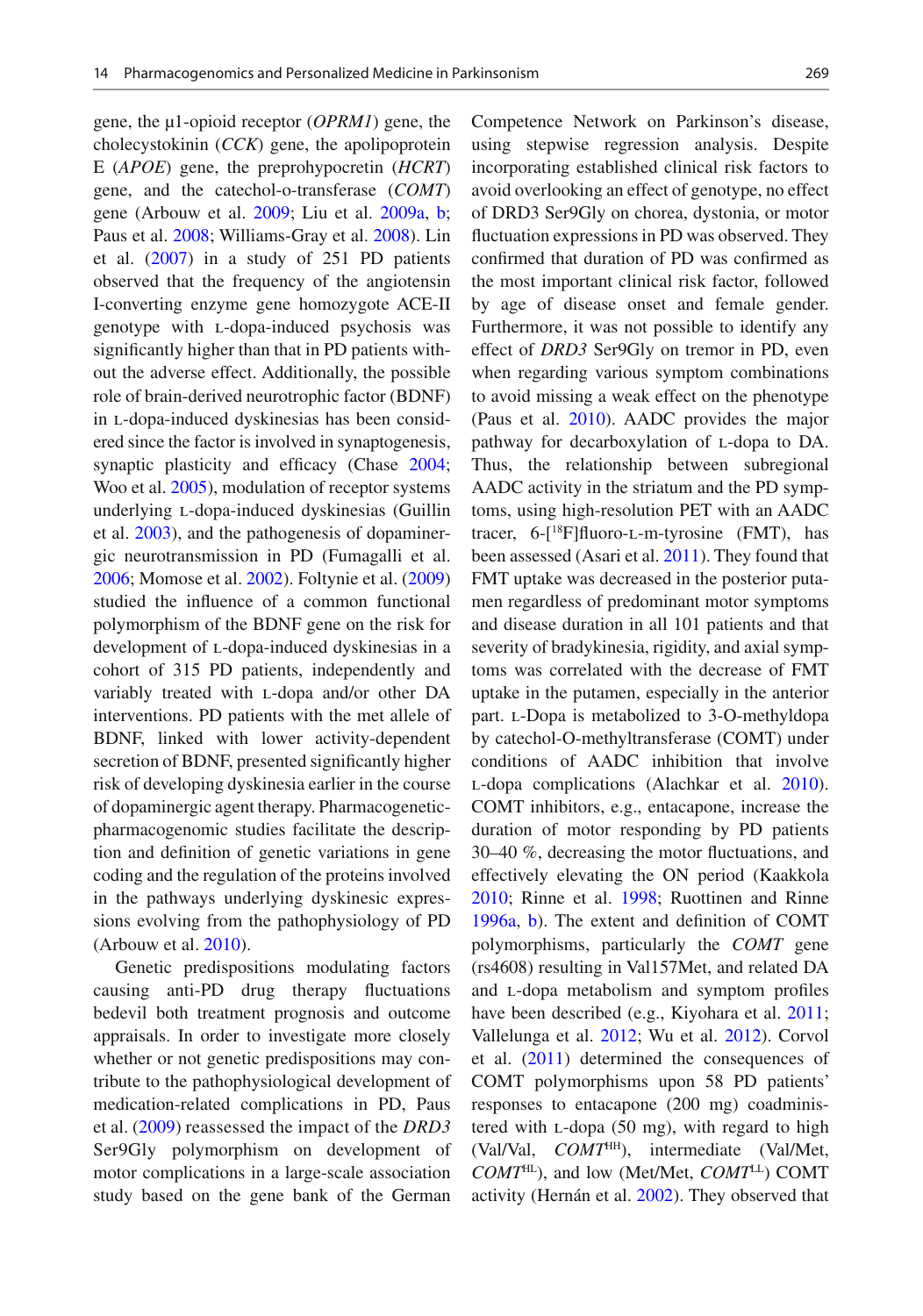the gain in the best ON-period time was higher in *COMT*HH patients than in *COMT*LL patients. Area under the concentration over time curve of L-dopa increased more after entacapone in *COMT*HH patients than in *COMT*<sup>LL</sup> patients, and COMT inhibition by entacapone was higher in *COMT*HH patients than in *COMT*<sup>LL</sup> patients. They concluded that the *COMT*HH genotype enhanced the effect of entacapone on the pharmacodynamics and pharmacokinetics of L-dopa in PD patients.

It has been observed that the benefits of levodopa therapy become less marked over time, possibly due to the degeneration of nigrostriatal dopaminergic neurons inducing a progressive loss of AADC, the enzyme that converts levodopa into dopamine (Contin et al. 1994). Gene transfer of dopamine-synthesizing enzymes into the striatal neurons and/or neuroprotective interventions has led to behavioral recovery in animal models (Harms et al. 2011; Huo et al. [2012](#page-18-0); Laganiere et al. [2010](#page-19-0); Zhou et al.  $2011$ ). Muramatsu et al.  $(2010)$  have provided evidence for the safety and efficacy of AADC gene therapy in Phase I study of PD treatment. Using PET imaging with  $[(18)F]$ fluoro-L-m-tyrosine tracer was used for evaluation of AADC expression and the UPDRS; Mittermeyer et al. (2012) observed elevated PET signal in the first 12 months that persisted over 4 years in both dose (high and low) groups. The elevated PET value, compared with the presurgery baseline, was maintained over the 4-year monitoring period. The UPDRS off medication for 12 h improved in the first 12 months for all the patients, but deteriorated slowly in subsequent years. These studies implied that a therapy strategy involving manipulation of the AADC gene may prove a viable alternative. In a primate model of PD, intrastriatal infusion of an adeno-associated viral type 2 vector containing the human AADC gene (AAV-hAADC) results in robust response to low-dose levodopa without the side effects associated with higher doses. In a clinical trial, patients with moderately advanced PD received bilateral intraputaminal infusion of AAV-hAADC vector (Christine et al. 2009). Although gene therapy was well tolerated, 1 symptomatic and 2 asymptomatic intracranial hemorrhages followed the operative procedure. Total and motor rating scales improved in both cohorts. Motor diaries also showed increased on- time and reduced off-time without increased ON-period time dyskinesia. At 6 months, FMT PET showed a 30 % increase of putaminal uptake in the low-dose cohort and a 75 % increase in the high-dose cohort. It appears that bilateral intrastriatal infusion of adeno-associated viral type 2 vector containing the human AADC gene improves mean scores on the Unified Parkinson's Disease Rating Scale by approximately 30 % in the on and off states, but the surgical procedure may be associated with an increased risk of intracranial hemorrhage and self-limited headache.

# **3 Pharmacogenomics of Neuroleptic-Induced Parkinsonism**

 Neuroleptic-induced parkinsonism (NIP), secondary parkinsonism, presents a movement disorder occurring in 15–40 % of patients treated with antipsychotic medication, with accompanying adverse effects on drug compliance, self-esteem, and quality of life (Gerlach [1999](#page-17-0); Hirose 2006). It tends to develop slowly, over days to weeks, expressing high levels of variability in individual sensitivity/susceptibility to all the extrapyramidal side effects as a function of the pharmacological and pharmacodynamic profiles of the compounds applied (Friedman [2006](#page-17-0), [2010](#page-17-0); Thomas and Friedman [2010](#page-22-0)). Several risk factors affect the predisposition to development of NIP, including advanced age, gender (female), type of neuroleptic drug, age at diagnosis, and dose levels of drugs applied (Caligiuri et al. 1999, 2000; Jabs et al. [2003 \)](#page-18-0). Nevertheless, the high levels of variation in incidence have prompted attempts to identify genetic predisposition (e.g., Lencer et al. [2004](#page-19-0)). Using logistic regression and controlling for population stratification, age, gender, Simpson-Angus scale score at baseline, and concomitant use of anticholinergic drugs, Alkelai et al. (2009) identified several single-nucleotide polymorphisms associated with NIP severity.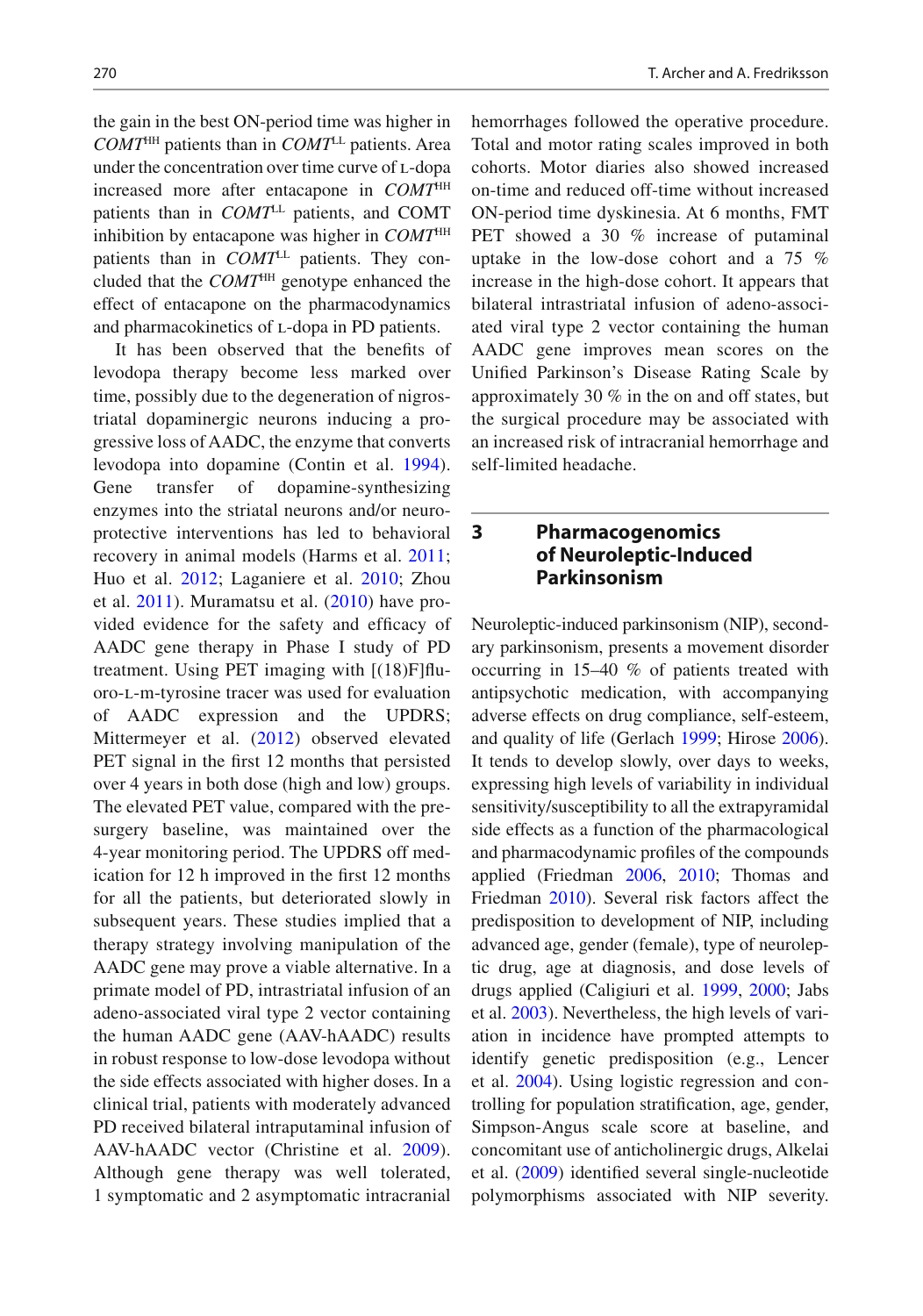They identified a number of candidate genes that were likely to contribute to the pathophysiology of the syndrome.

 Pharmacogenetic studies have generalized the several expressions of NIP, i.e., tardive dyskinesias, akathisia, and dystonia, into a single clinical syndrome (Gunes et al. 2007; Guzey et al. 2007; Nakazono et al. [2005](#page-20-0)). The etiopathogenesis could involve the antagonistic actions of neuroleptic compound upon dopamine DA D2 receptor gene, the DRD2 gene (Lidow [2000](#page-19-0); Reynolds [2004](#page-21-0); Mihara et al. 2000). However, Chong et al.  $(2003)$  failed to obtain evidence that the D2 genotype was involved in the pathophysiology of tardive dyskinesias in Chinese patients with schizophrenia. Instead, they pointed out that the association of tardive dyskinesias with the serine/serine genotype of the DRD3 may be an epiphenomenon of patients with a subtype of schizophrenic patients with greater exposure to neuroleptic drugs (see also Lee et al. 2008, [2010](#page-19-0); Tan et al. 2003). Additionally, the modulating effects of the serotonin 2A and 2C receptor genes, HTR2A and HTR2C, respectively, have been considered (Hamdani et al. [2005](#page-18-0); Lerer et al. 2005). Grønbaek et al.  $(2008)$  studied the association between polymorphisms for DRD3, HTR2A, and HTR2C and NIP, rigidity, bradykinesia, and rest tremor in 117 African-Caribbean inpatients at the D.R. Capriles clinic (Curacao, Netherlands Antilles). Inclusion criteria were (1) absence of organic and neurological disorders that could cause movement disorders, (2) a history of neuroleptic use over at least 3 months, and (3) informed consent. Determination of polymorphisms was performed according to standard protocols, the Unified Parkinson's Disease Rating Scale (UPDRS) for assessment of NIP, rigidity, bradykinesia, and rest tremor. In the male patients, significant associations between DRD2 (the *-141CDel*-allele carriership) and rigidity, and HTR2C ( *23Ser* -allele carriership) and bradykinesia, were obtained. Their overall conclusions pertained to symptom-specific pharmacogenomic, personalized medicine analyses (see also Bakker et al. 2006).

# **4 Milmed-Exercise Combination as Personalized Intervention in PD**

 Physical exercise has been described as any and all activity that generates force through muscular activity that disrupts a homeostatic state (McArdle et al. 1974; Scheuer and Tipton 1977). Although daily physical activity holds benefits for general measures of function, quality of life, and physical strength, as well as increasing endurance (Dechamps et al. 2010; Marks et al. 2009, [2010](#page-19-0)), much evidence presents the manifest advantages for cerebral integrity during aging (Kramer et al. [1999](#page-19-0); Lustig et al. 2009; Marks et al. 2011). Any bodily activity that enhances or maintains physical fitness implies the involvement of regular and frequent exercise. Morris and Schoo  $(2004)$  have defined exercise as a planned, structured physical activity with the purpose of improving one or more aspects of physical fitness and functional capacity. Physical exercise offers a nonpharmacologic, noninvasive intervention that enhances brain health and plasticity (Cotman and Berchtold 2002). It has been characterized on the basis of type, intensity, frequency, and duration, with either endurance or resistance as the training end point (Mougios  $2010$ ). Long-term exercise benefits brain functioning by increasing cerebral blood flow and oxygenation (Linkis et al. [1995](#page-19-0)), mobilizing growth factors and synaptic plasticity (Hunsberger et al. [2007](#page-18-0)), and facilitating performance through neurotransmitter release (Morishima et al. 2006; Waters et al. [2008](#page-22-0)). Regular physical exercise holds particular benefits for older individuals, whether under conditions of normal aging or affected by neurodegenerative disorders (Archer 2011; Archer et al. [2011a](#page-16-0), [b](#page-16-0)).

 Repeated administration of 1-methyl-4 phenyl-1,2,3,6-tetrahydropyridine (MPTP) to C57/BL6 mice induces selective and long-lasting lesions of dopamine (DA) in nigrostriatal regions of the brain (Jackson-Lewis et al. [1995](#page-18-0); Jones-Humble et al. [1994](#page-18-0)). The susceptibility of mice to the neurotoxic actions of MPTP can be quite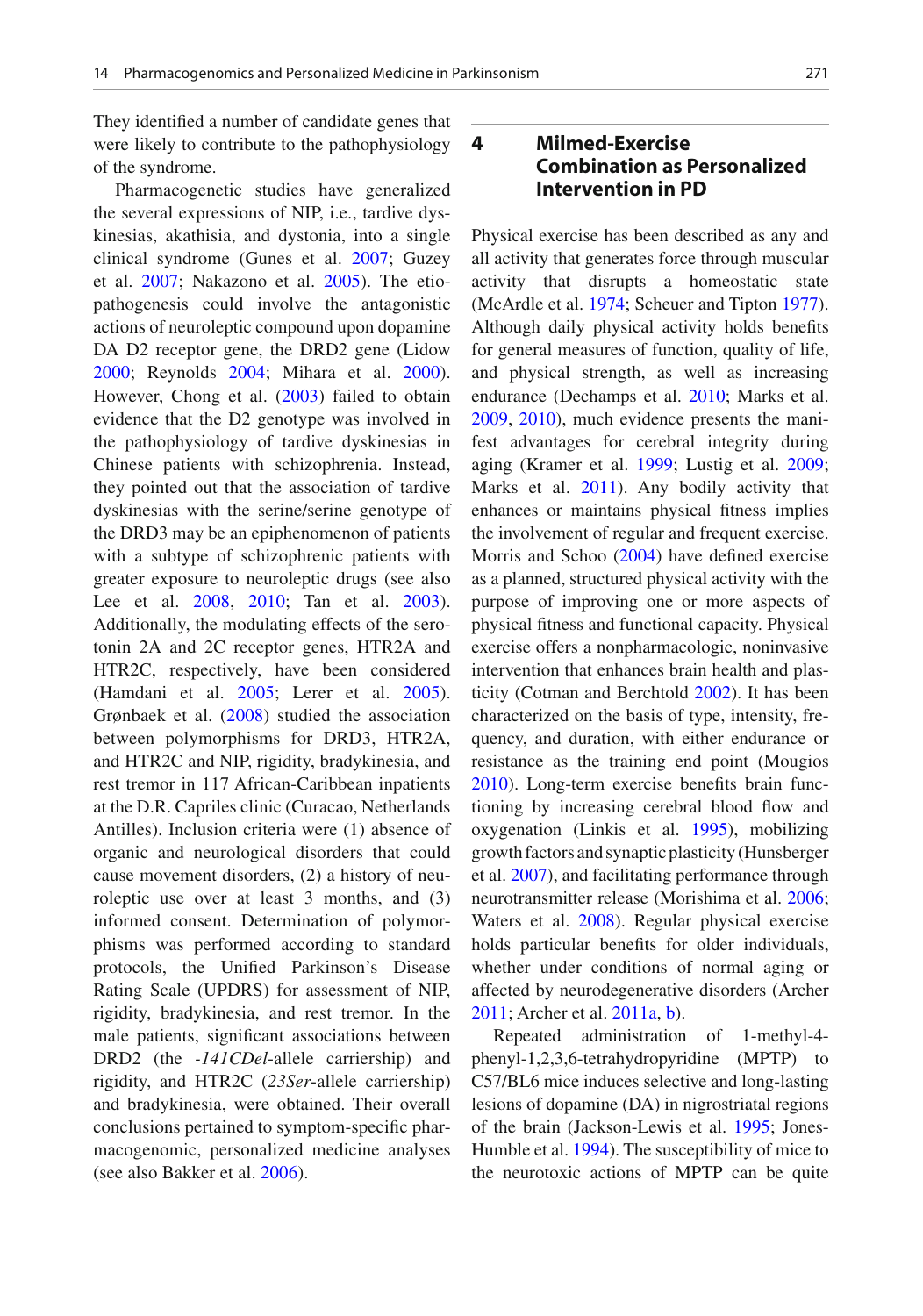variable, depending on gender and strain differences, expressed in functional, neurochemical, and histochemical analyses (Schwarting et al. [1999](#page-21-0); Sedelis et al. [2000a](#page-21-0), [b](#page-21-0), 2001, [2003](#page-21-0)). C57/ BL6 and Swiss Webster strains were shown to differ in c-Jun N-terminal kinases (JNKs) and c-JUN activation in response to MPTP. JNKs, of the mitogen-activated protein kinase family, are responsive to stress stimuli, such as cytokines, ultraviolet irradiation, heat shock, and osmotic shock; c-Jun is the name of a gene and protein that, in combination with c-Fos, forms the AP-1 early response transcription factor. MPTP induced COX-2, an enzyme responsible for inflammation and pain, responding exclusively in C57/BL6 mice (Boyd et al. 2007). MPTP, administered systemically, induces parkinsonism in human and nonhuman primates (Langston [1985](#page-19-0)) that results in the loss of *substantia nigra* cells in the *pars compacta* of adult animals (Chiueh et al. [1985](#page-16-0)). It destroys selectively nigrostriatal neurons thereby inducing acute, subacute, longlasting, and even permanent effects that resemble certain features of PD, particularly the hypokinesic effects (Schultz et al. 1989). Systemic administration of MPTP  $(2 \times 40 \text{ mg/kg}, \text{ s.c.})$  caused l -dopa reversible hypoactivity (Fredriksson et al. [1990](#page-21-0); Sundström et al. 1990). A less rigorous dose regime, e.g.,  $2 \times 20$  or 25 or 30 mg/kg, of MPTP has been found not to reduce motility in the C57 black mice, although DA brain concentrations may indicate up to 50–80 % reductions (Heikkila et al. [1989](#page-18-0); Sonsalla and Heikkila [1986](#page-21-0)), unless given much more repeatedly (cf. Kurz et al. 2007). The parameters of MPTP treatment neurotoxicity in mice are extremely longlasting (up to and beyond 52 weeks after treatment) with strong correlations between the functional deficits, particularly hypokinesia, the main biomarker, severe DA depletions, and a dose- and time-dependent recovery of several parameters of motor behavior following treatment with the DA precursor, L-dopa (Archer and Fredriksson [2003](#page-16-0); Fredriksson and Archer 1994; Fredriksson et al. 1999).

 In the unilateral 6-hydroxydopamine rat model of Parkinson's disease (PD), Tillerson et al.  $(2001)$  abolished the lesion-induced motor

asymmetry by forcing the rats to use affected (contralateral) limb, whereas forced nonuse exac-erbated the injury (Tillerson et al. [2002](#page-22-0)). Both dopamine (DA) and 3,4-dihydroxyphenylacetic acid (Dopac) were elevated markedly in "casted" 6-OHDA-treated rats (forced to use the contralateral limb) compared with "non-casted" rats (Cohen et al. 2003). Archer and Fredriksson (2010) found that daily running-wheel activity attenuated the hypokinesic effects of MPTP in both a concentrated  $(2 \times 40 \text{ mg/kg}, 24 \text{--}h \text{ interval})$ and progressive  $(1 \times 40 \text{ mg/kg})$ , weekly doses over 4 weeks) schedule with regard to spontaneous motor behavior and activity following a subthreshold dose of L-dopa. The loss of DA in each case was attenuated by exercise also (Experiment I, 61 % of control rather than 17 %; Experiment II, 24 % rather than 11 %). Using the progressive schedule of MPTP treatment and extending the exercise intervention from 7 to 14 weeks, it was shown that spontaneous motor activity after MPTP was close to restoration, whereas activity after subthreshold L-dopa was completely recovered (Fredriksson et al. 2011); DA levels were restored from 17 % (non-exercised) to 64 % in the 14-week exercise intervention, and levels of brain-derived neurotrophic factor were increased significantly. It was shown also that both the functional and DA deficits by MPTP were attenuated even by delayed introduction of exercise (Archer and Fredriksson [2012](#page-16-0)).

 Brain-derived neurotrophic factor (BDNF) is a neurotrophin with widespread expression in the brain and is connected intimately with brain metabolism and homeostasis (Chaldakov 2011). It is associated with neurogenesis, neuronal survival, and neuroreparation in the brain and CNS (Cui [2006](#page-17-0); Numakawa et al. 2010). Treatment interventions that enhance BDNF-related signaling have the potential to restore neural connectiv-ity (Kaplan et al. [2010](#page-18-0)). Physical exercise induces improvements in motor ability and enhances BDNF expression (Macias et al. 2009). It is linked to elevated BDNF levels in the hippocampus (Neeper et al. 1996; Oliff et al. 1998). Voluntary running, as physical activity, amplifies the BDNF signal that augments neurogenesis through diverse molecular pathways (Stranahan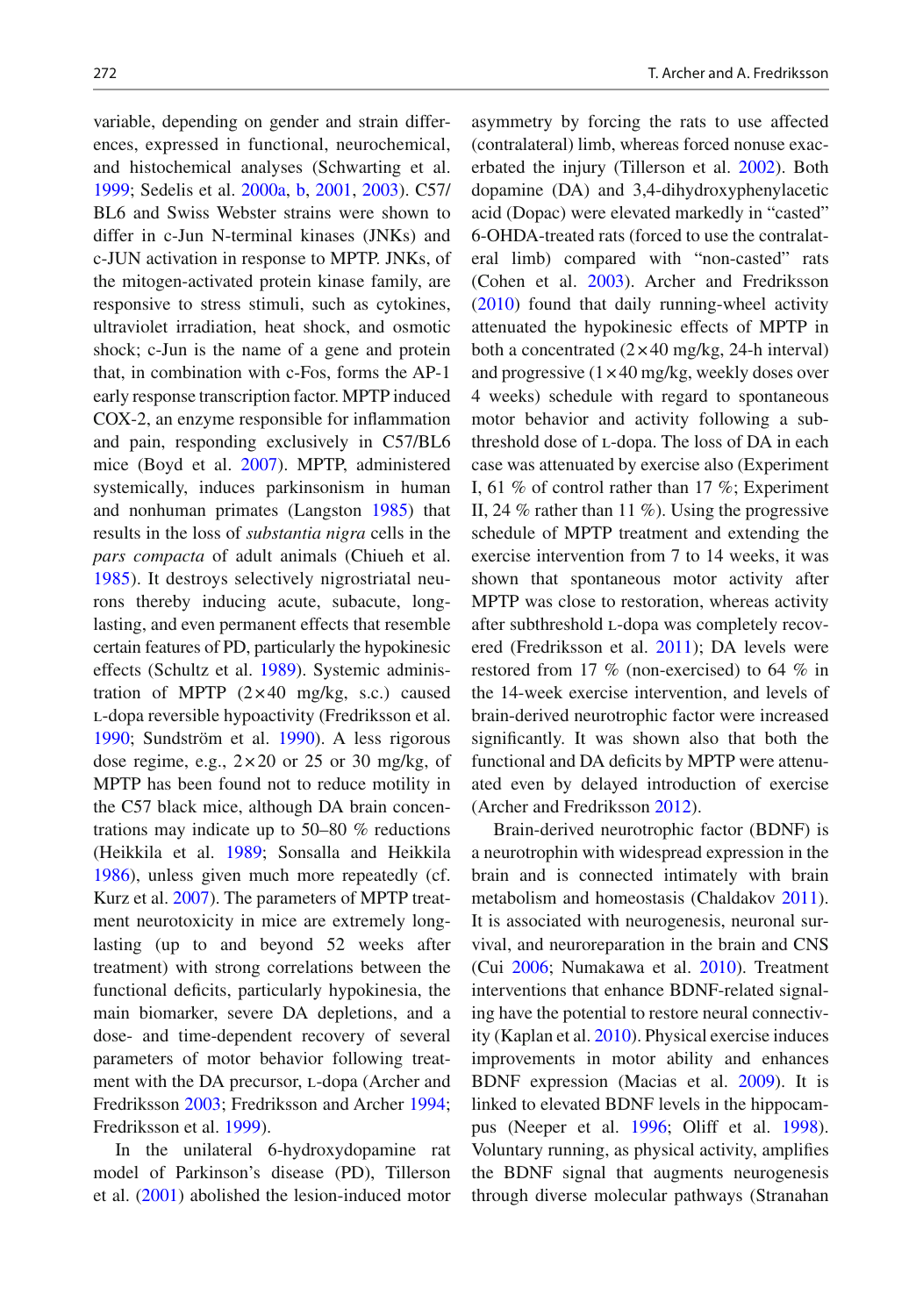et al. [2009](#page-21-0)). BDNF mediates several essential morphological changes at neuronal levels that include dendritic arborization (Imamura and Greer [2009](#page-18-0); Zhou et al. 2008), axonal and dendritic remodeling (Jeanneteau et al. 2010; Menna et al. 2003), synaptogenesis (Liu et al. 2009b; Tchantchou et al.  $2009$ ), and synaptic efficacy (Boulanger and Poo [1999](#page-16-0); Sallert et al. 2009). Faherty et al.  $(2005)$  have shown that a combination of exercise, social interactions and learning, or exercise alone during adulthood gave total protection against MPTP-induced parkinsonism. They found also that changes in mRNA expression suggested that increases in glial-derived neurotrophic factors, coupled with a decrease of dopamine-related transporters (e.g., dopamine transporter, DAT; vesicular monoamine transporter, VMAT2), contributed to the observed neuroprotection of dopamine neurons in the nigrostriatal system following MPTP exposure. Tajiri et al.  $(2010)$  observed that exercise induced behavioral recovery in an animal model of PD and caused increased BDNF and glial-derived neurotrophic factor (GDNF) in the striatum of 6-OHDA-treated rats.

 The production of Milmed is a patentprotected treatment of yeast cultures, but for any synergistic antiparkinson effect, a regime of physical exercise must be incorporated: the basis of "personalized medicine" builds upon this particular combination, whereas the pharmacogenetic aspect involves the selective susceptibility of the C57/Bl6 mouse strain for the DA neurotoxin, MPTP. The yeast cultures, *Saccharomyces cerevisiae* or *Saccharomyces carlsbergensis* , have been utilized as industrially important cell factories (Nielsen and Jewett [2008](#page-20-0)), with many regulatory pathways conserved between these yeasts and humans (Zhang et al. [2010](#page-22-0)). Cell death studies using yeast apoptosis increasingly provide a model for analyzing the cascade of molecular events that contribute to neurodegenerative disor-ders (Carmona-Gutierrez et al. [2010](#page-16-0); Petranovic et al. [2010](#page-20-0)). Several features of PD have been reproduced in yeast with cell death promotion in a concentration-dependent manner (Outeiro and Lindquist [2003](#page-20-0)) with possibilities for facilitating the development of both therapeutic targets and compounds (Braun et al. 2009; Teneiro and Outeiro [2010](#page-22-0)). This experiment illustrates, for the purposes of this review, that the treatment of yeast cell cultures themselves provides an agent that provides an antiparkinson effect. The treatment and preparation of *Saccharomyces cerevisiae* or *Saccharomyces carlsbergensis* with electromagnetic waves in the extreme high frequency (EHF) range of 30–300 GHz produces a treated yeast extract, given the name Milmed (i.e., Milmed®). This treatment was developed through the pioneering work of MB Golant (Golant [1994](#page-17-0); Golant et al. [1994](#page-18-0); Ragimov et al. 1991) upon the genesis and reparation of cells. The coadministration of Milmed with daily physical exercise has been reported to induce plasticity in attenuating MPTP-induced motor deficits (Oscarson et al. [2009](#page-20-0)).

 This following experiment illustrates that, as an example of "personalized medicine," physical exercise in a running wheel combined with administration of the treated Milmed (yeast extract) under conditions where the extract was charged or uncharged would ameliorate the functional and DA deficits induced by MPTP under Milmed regimes. Additionally, BDNF levels in the parietal cortex (including the motor cortex) were assayed in order to assess the effects of MPTP, MPTP + Exercise, and MPTP + Exercise combined with charged or uncharged Milmed ("yeast extract"). Here, the notion of "personalized medicine" derives from the particular combination of physical exercise regime with twice weekly doses of Milmed. In the case of the mice studied here, daily 30-min bouts of runningwheel activity constituted the exercise regime.

# **4.1 Description of Exercise-Milmed Intervention**

#### **4.1.1 Animals**

Male C57 Bl/6 mice were purchased from B&K, Sollentuna, Sweden, and were maintained, five to a cage, in plastic cages in a room at temperature of  $22 \pm 1$  °C and a 12/12 h constant light/dark cycle (lights on between 06.00 and 18.00 h). They were placed and maintained in groups of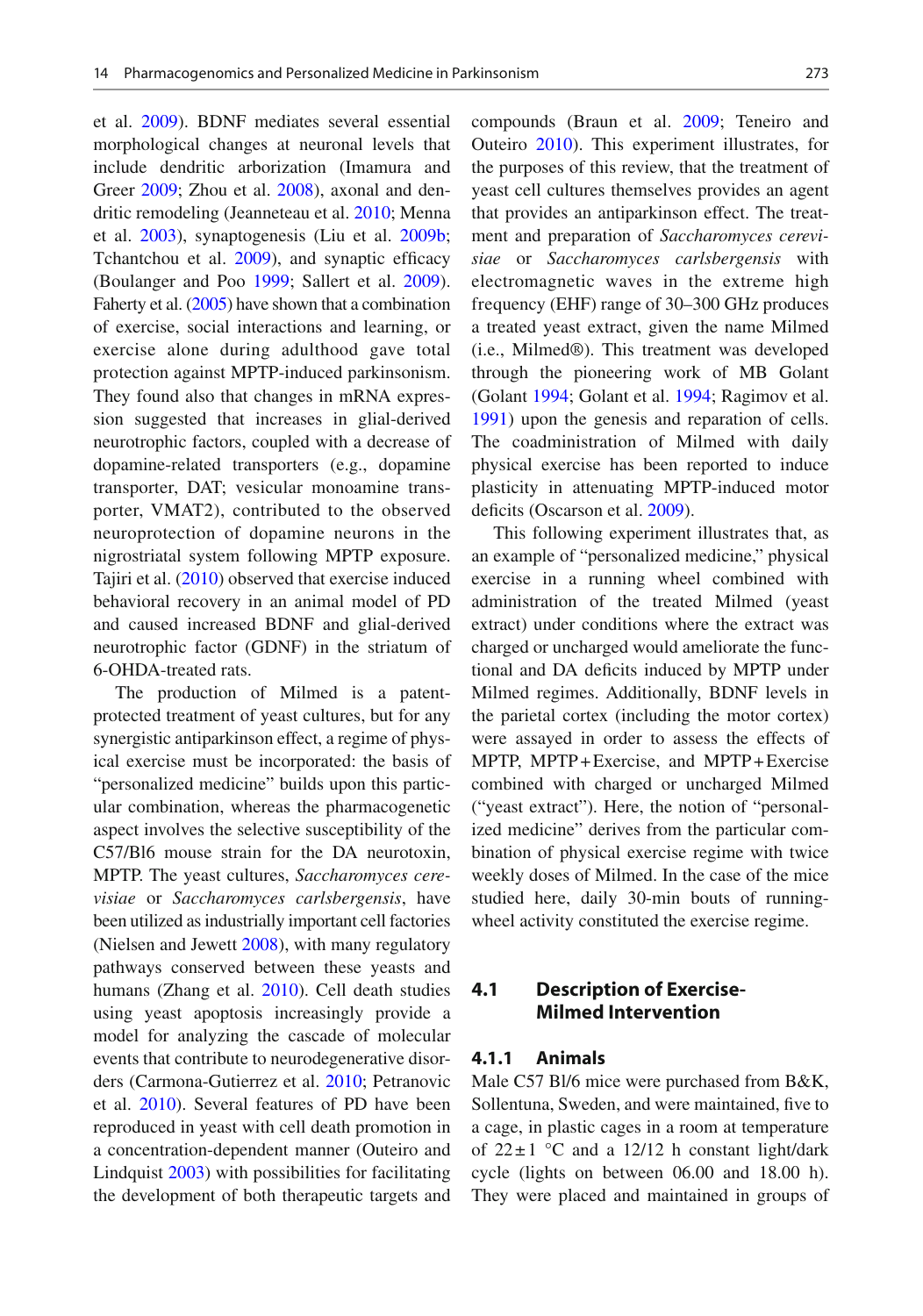four to six animals in a room maintained for male mice only following arrival at the laboratory for about 2 weeks in order to acclimatize. Free access to food and water was maintained throughout, except for the day previous to the initiation to wheel-running exercise which occurred at the end of the second week following arrival. They were housed in groups of six animals, wheelrunning exercised and activity chamber tested only during the hours of light (08.00–15.00 h). All exercising and testing was performed in a normally lighted room. Half of the mice in each treatment condition (MPTP-Exer, MPTP-Exer-Milmed, and Vehicle) were given wheel-running exercise, whereas the other half were placed in a clean laboratory cage for the same period in a room in which the running wheels were placed. Motor activity was tested in a specially arranged test room. This test room, in which all 12 ADEA activity test chambers, each identical to the home cage, were placed, was well secluded and used only for this purpose. Each test chamber (i.e., motor activity test cage) was placed in a soundproofed wooden box with 12-cm-thick walls and front panels and a small double-glass window to allow observation; each box had a dimmed lighting.

 Three weeks following arrival, four groups  $(n=10)$  of DSP4-treated and two groups of vehicle- treated mice were administered with either MPTP  $(2 \times 40 \text{ mg/kg}, \text{ s.c.}, 24 \text{ h} \text{ between}$ injections) or vehicle (0.9 % physiological saline injected s.c. in a volume of 2 ml/kg body weight). Milmed (see below for details of preparation) or vehicle was administered twice weekly.

 Experiments were carried out in accordance with the European Communities Council Directive of 24 November 1986 (86/609/EEC) after approval from the local ethical committee (Uppsala University and Agricultural Research Council) and by the Swedish Committee for Ethical Experiments on Laboratory Animals (license S93/92 and S77/94, Stockholm, Sweden).

#### **4.1. 2 Drugs**

 MPTP (Research Biomedical Inc., MA, USA,  $2 \times 20$  mg/kg or  $2 \times 40$  mg/kg, s.c., with a 24-h interval between injections in each case) was

dissolved in saline and administered s.c. in a volume of 2 ml/kg body weight. Milmed was obtained through treatment and preparation of Saccharomyces cerevisiae with electromagnetic waves in the extreme high frequency (EHF) range of 30–300 GHz to produce the treated yeast extract (cf. Golant 1994). Saline was used as vehicle in each case.

# **4.1.3 Behavioral Measurements and Apparatus**

 Activity test chambers. An automated device, consisting of macrolon rodent test cages  $(40 \times 25 \times 15$  cm) each placed within two series of infrared beams (at two different heights, one low and one high, 2 and 8 cm, respectively, above the surface of the sawdust, 1 cm deep), was used to measure spontaneous motor activity (RAT-O-MATIC, ADEA Elektronic AB, Uppsala, Sweden). The distances between the infrared beams were as follows: the low-level beams were 73 mm apart lengthwise and 58 mm apart breadthwise in relation to the test chamber; the high-level beams, placed only along each long side of the test chamber, were 28 mm apart. According to the procedures described previ-ously (Archer et al. [1986](#page-16-0)), the following parameters were measured: *locomotion* was measured by the low grid of infrared beams. Counts were registered only when the mouse in the horizontal plane is ambulating around the test cage. *Rearing* was registered throughout the time when at least one high-level beam was interrupted, i.e., the number of counts registered was proportional to the amount of time spent rearing. *Total activity* was measured by a sensor (a pickup similar to a gramophone needle, mounted on a lever with a counterweight) with which the test cage was constantly in contact. The sensor registered all types of vibration received from the test cage, such as those produced both by locomotion and rearing as well as shaking, tremors, scratching, and grooming. All three behavioral parameters were measured over three consecutive 20-min periods. The motor activity test room, in which all 12 ADEA activity test chambers, each identical to the home cage, were placed, was well secluded and used only for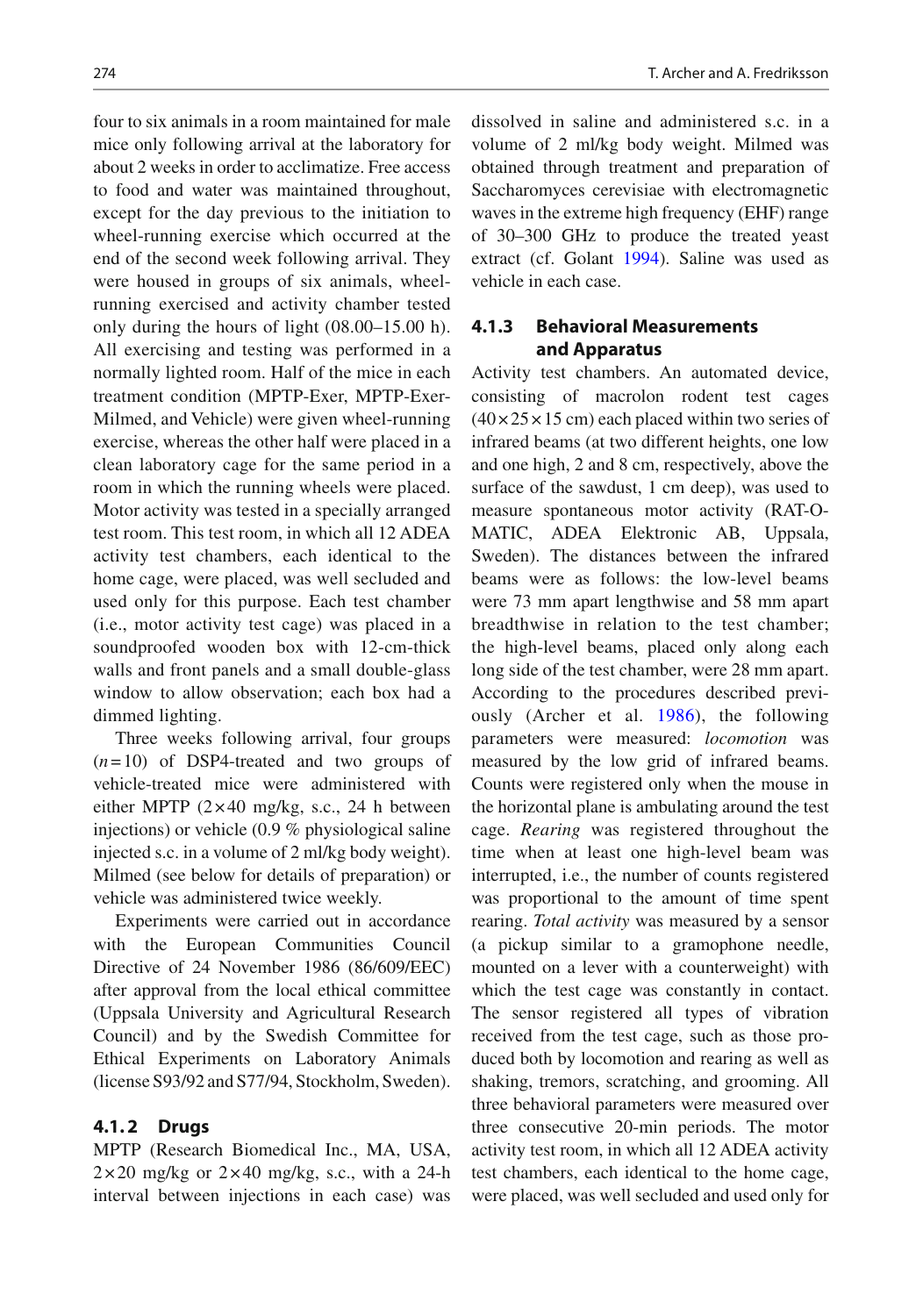| Time and test  | Day                 | Vehicle      | <b>MPTP</b>    | $MPTP + Exer$ | $MPTP + Exer +$<br>Milm(1) | $MPTP + Exer +$<br>Milm(0) |
|----------------|---------------------|--------------|----------------|---------------|----------------------------|----------------------------|
|                | Monday              | Cage         | Cage           | Exer          | Exer                       | Exer                       |
|                | Tuesday             | Cage         | Cage           | Exer          | Exer                       | Exer                       |
| Weeks $1-4$    | Wednesday           | Cage         | Cage           | Exer          | Exer                       | Exer                       |
|                | Thursday            | Cage         | Cage           | Exer          | Exer                       | Exer                       |
| Tests $1-4^a$  | Friday              | $Test + sal$ | $Test + MPTPb$ | $Test+MPTPb$  | $Test + MPTPb$             | $Test + MPTPb$             |
|                | Monday              | Cage         | Cage           | Exer          | Exer                       | Exer                       |
|                | Tuesday             | Cage         | Cage           | Exer          | Exer                       | Exer                       |
| Weeks $5-8$    | Wednesday           | Cage         | Cage           | Exer          | Exer                       | Exer                       |
|                | Thursday            | Cage         | Cage           | Exer          | Exer                       | Exer                       |
| Tests $5-8^a$  | Friday              | $Test + sal$ | Test           | Test          | Test                       | Test                       |
|                | Monday              | Cage         | Cage           | Exer          | Exer                       | Exer                       |
|                | Tuesday             | Cage         | Cage           | Exer          | Exer                       | Exer                       |
| Weeks $9-14$   | Wednesday           | Cage         | Cage           | Exer          | Exer                       | Exer                       |
|                | Thursday            | Cage         | Cage           | Exer          | Exer                       | Exer                       |
| Tests $9-14^a$ | Friday <sup>c</sup> | $Test + sal$ | Test           | Test          | Test                       | Test                       |

 **Table 14.1** Chronological and experimental design for MPTP treatment, exercise schedule, and Milmed (charged/ uncharged) administration over the 14-week experiment

a Spontaneous activity over 60 min

 $b_{\text{MPTP}}$  (40 mg/kg) injected during the first 4 weeks<br><sup>ex</sup>-doma (5 mg/kg, s.c.) tests after 60-min habituation

 $c_{\text{L-dopa}}$  (5 mg/kg, s.c.) tests after 60-min habituation to test cages 6, 8, 10, 12, and 14 weeks

this purpose. Each test chamber (i.e., activity cage) was placed in a soundproofed wooden box with 12-cm-thick walls and front panels and day lighting. Motor activity parameters were tested on one occasion only, over three consecutive 20-min periods, at the age of 3–4 months. Groups of mice were treated with MPTP and then given access to running wheels (30 min/ day, 4 times/week), with or without concomitant treatment with Milmed ([Milm(1)-charged] or  $[Milm(0)]$ -uncharged = yeast itself), as displayed in Table 14.1.

#### **4.1.4 Neurochemical Analysis**

 Mice were killed by cervical dislocation within 2 weeks of completion of behavioral testing. Determination of DA was performed using a high-performance liquid chromatograph with electrochemical detection (HPLC-EC), according to Björk et al. (1991), as modified by Ye Liu et al. (1995). Striatal regions were rapidly dissected out and stored at −80(C until neurochemical analysis. DA concentration was measured as follows: the frozen tissue samples were weighed and homogenized in 1 ml of 0.1 M perchloric

acid, and alpha-methyl-5-hydroxytryptophan was added as an internal standard. After centrifugation (12,000 rpm, i.e., 18,600 g, 4 °C, 10 min) and filtration,  $20 \mu l$  of the supernatant was injected into the HPLC-EC to assay DA. The HPLC system consisted of a PM-48 pump (Bioanalytical Systems, BAS) with a CMA/240 autoinjector (injection volume, 20 µl), a precolumn  $(15 \times 3.2 \text{ mm}, \text{ RP-18} \text{ Newguard}, 7 \text{ µm})$ , a column  $(100 \times 4.6$  mm, SPHERI-5, RP-18, 5  $\mu$ m), and an amperometric detector (LC-4B, BAS, equipped with a Ag/AgCl reference electrode and a MF-2000 cell) operating at a potential of +0.85 V. The mobile phase, pH 2.69, consisted of  $K_2 HPO_4$  and citric acid buffer (pH 2.5), 10 % methanol, sodium octyl sulfate, 40 mg/l, and EDTA. The flow rate was 1 ml/min, and the temperature of the mobile phase was 35 °C.

#### **4.1.5 BDNF Analysis**

 The methods and procedures described by Viberg et al. (2008) were maintained. Frontal cortex, parietal cortex, and hippocampus tissues from the mice in each group were sonicated in 20 volumes (w/v) of ice-cold lysis buffer (137 mM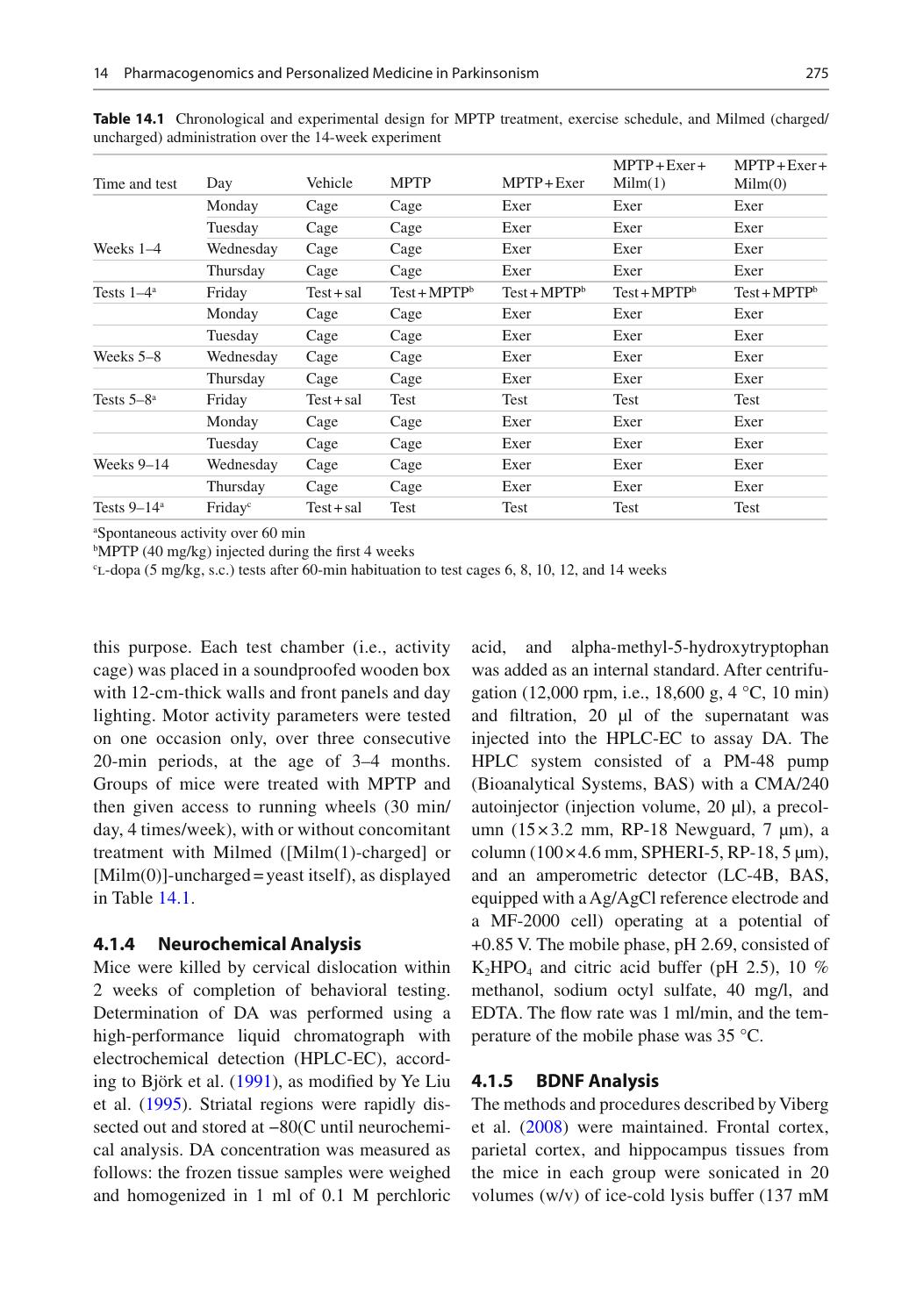NaCl; 20 mM Tris–HCl, pH 8.0; 1 mM phenylmethyl-sulfonyl fluoride; 10 lg/ml aprotinin; 1 lg/ml leupeptin). The homogenate was centrifuged for 20 min at 200,009 g at 4 °C, and the supernatant was acidified  $(pH_3)$  with HCl and neutralized back to pH 7.6 with NaOH. The Promega Emax TM ImmunoAssay System was used to determine the amount of BDNF in the samples according to the technical bulletin supplied by the distributor. Briefly, BDNF from each sample was captured with a monoclonal antibody (mAb) against BDNF; captured BDNF was then bound to a second specific polyclonal antibody (pAb) against BDNF. After washing, the amounts of specifically bound pAb were detected by using a specific anti-IgY antibody conjugated to horseradish peroxidase (HRP) as a tertiary reactant. Unbound conjugate was removed through washing, and after an incubation period with a chromogenic substrate, the color change was measured in a microplate reader at 450 nm. The amount of BDNF was proportional to the color change generated and compared with a standard curve. The cross-reactivity to other neurotrophic factors was less than 3 %, and the purity of the anti-BDNF antibodies was greater than 95 %.

# **4.2 Effects of Exercise-Milmed on MPTP-Induced Deficits**

#### **4.2.1 Spontaneous Motor Activity**

 Mice treated with MPTP showed a marked hypokinesic effect over all 14 Test days from Test day 2 onwards. Access to physical exercise (running wheel) retarded the onset of MPTP-induced hypokinesia until Test day 5 and then attenuated the hypokinesia throughout. Uncharged Milmed (Milm(0)) in combination with physical exercise also retarded and attenuated the hypokinesia induced by MPTP. Charged Milmed (Milm(1)) in combination with physical exercise abolished any sign of hypokinesia throughout. Split-plot ANOVA indicated a Treatment × Days interaction:  $(F(52, 629) = 16.08, p < 0.0001)$ . Pairwise testing with Tukey's HSD indicated the following differences over all three motor activity parameters, locomotion, rearing, and total activity:

Vehicle,  $MPTP + Exer + Milm(1) > MPTP + Ex$ er + Milm(0), MPTP + Exer > MPTP during Test days  $2-14$  (Fig. [14.1](#page-12-0)).

#### **4.2.2 L -Dopa-Induced Activity**

 Mice treated with MPTP showed a marked hypokinesic effect over all five L-dopa-induced tests (Test days 6, 8, 10, 12, and 14). Both physical exercise, by itself, or combined with uncharged Milmed attenuated the loss of L-dopainduced activity over Test days 6, 8, 10, and 12, but abolished this loss on Test day 14. Physical exercise combined with charged Milmed abolished MPTP-induced L-dopa activity deficits throughout. Split-plot ANOVA indicated a Treatment  $\times$  Days interaction:  $F(16, 224) = 9.65$ , *p* < 0.0001. Pairwise testing with Tukey's HSD indicated the following differences over all three motor activity parameters, locomotion, rearing, and total activity:

Vehicle,  $MPTP + Exer + Milm(1) > MPTP +$ Exer + Milm(0), MPTP + Exer > MPTP during Test days 2–14 (Fig. [14.2](#page-13-0)).

#### **4.2.3 Neurochemical Analysis**

 Mice treated with MPTP showed a marked loss of DA in the striatum (17 % of control values). This effect was attenuated strongly by physical exercise by itself  $(MPTP + Exercise = 64 %$  of control values) or combined with uncharged Milmed (MPTP + Exercise + Milmed[yeast]  $(0) = 65$  % of control values). The combination of physical exercise with charged Milmed  $(MPTP + Exercise + Milmed[yeast](1))$  abolished completely any loss of DA (101 % of control values). One-way ANOVA indicated a significant group effect:  $F(4, 30) = 47.27$ ,  $p$ <0.0001. Tukey testing indicated the following differences:

 MPTP + Exercise + Milmed[yeast](1), Vehicle  $> \text{MPTP} + \text{Exercise} + \text{Milmed}[\text{yeast}](0),$  $MPTP + Exercise > MPTP$  (Fig. [14.3](#page-14-0)).

### **4.2.4 BDNF Analysis**

 Mice treated with MPTP showed a marked elevation of BDNF in the parietal cortex (including motor cortex) of the MPTP group (431 % compared with control values) compared with the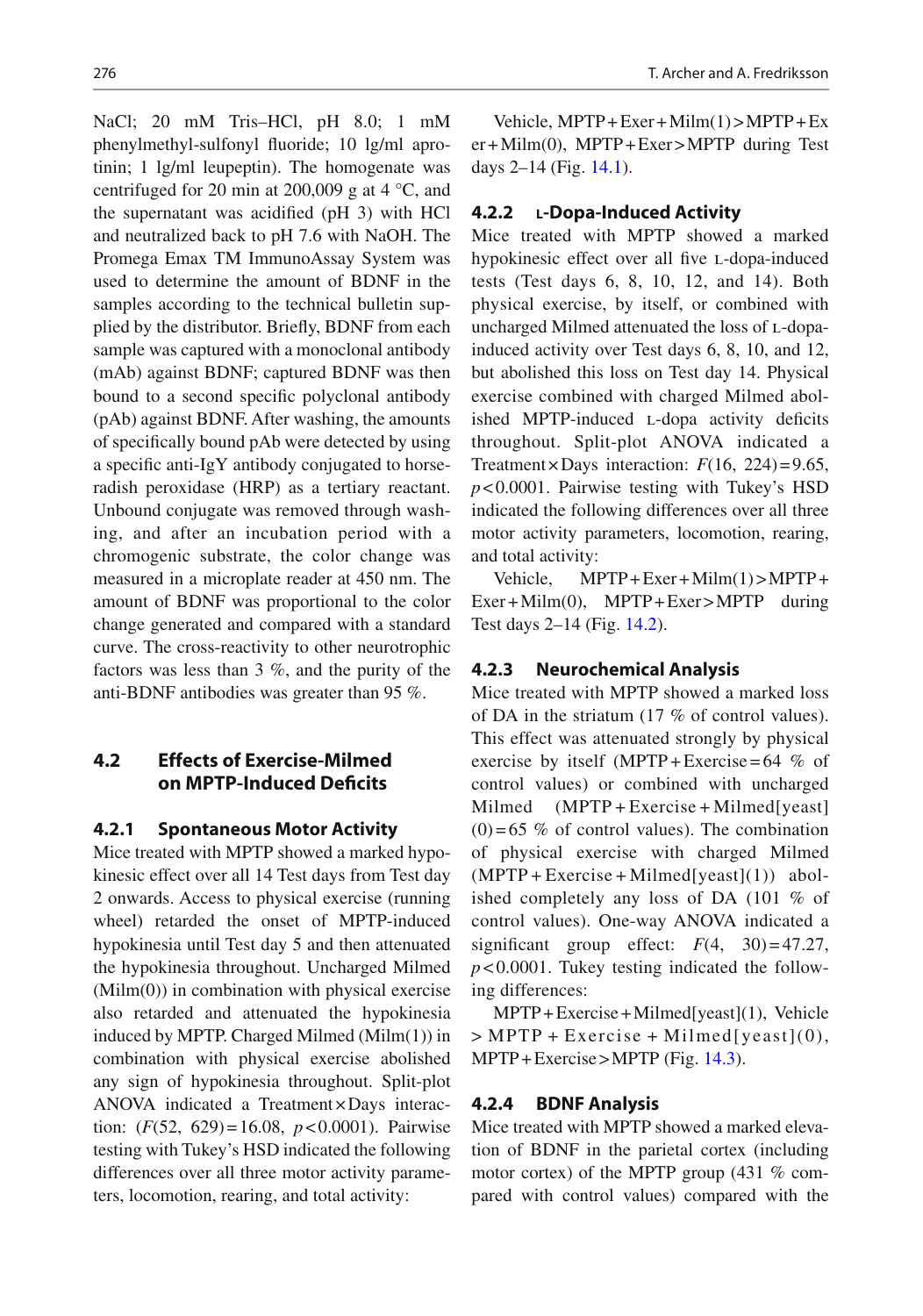<span id="page-12-0"></span>

Fig. 14.1 Mean locomotion, rearing, and total activity during the spontaneous motor activity by Vehicle, MPTP, MPTP + Exercise, MPTP + Exercise + Milmed [yeast](1), and MPTP + Exercise + Milmed [yeast](0) over Test days 1–14

vehicle group. This elevation of BDNF was increased by both physical activity itself (528 % of control values) and in combination with uncharged Milmed (MPTP + Exercise + Milmed [yeast] $(0) = 534\%$  of control values). BDNF elevation was greatest in the case of the charged Milmed  $(MPTP + Exercise + Milmed[yeast](1))$  group (853 % of controls). One-way ANOVA indicated a significant group effect:  $F(4, 4)$ 30) = 18.27, *p* < 0.0001. Tukey testing indicated the following differences:

 MPTP + Exercise + Milmed[yeast](1) > MPTP + Exercise + Milmed[yeast](0), MPTP + Exercise > MPTP > Vehicle (Fig. [14.4](#page-14-0) ).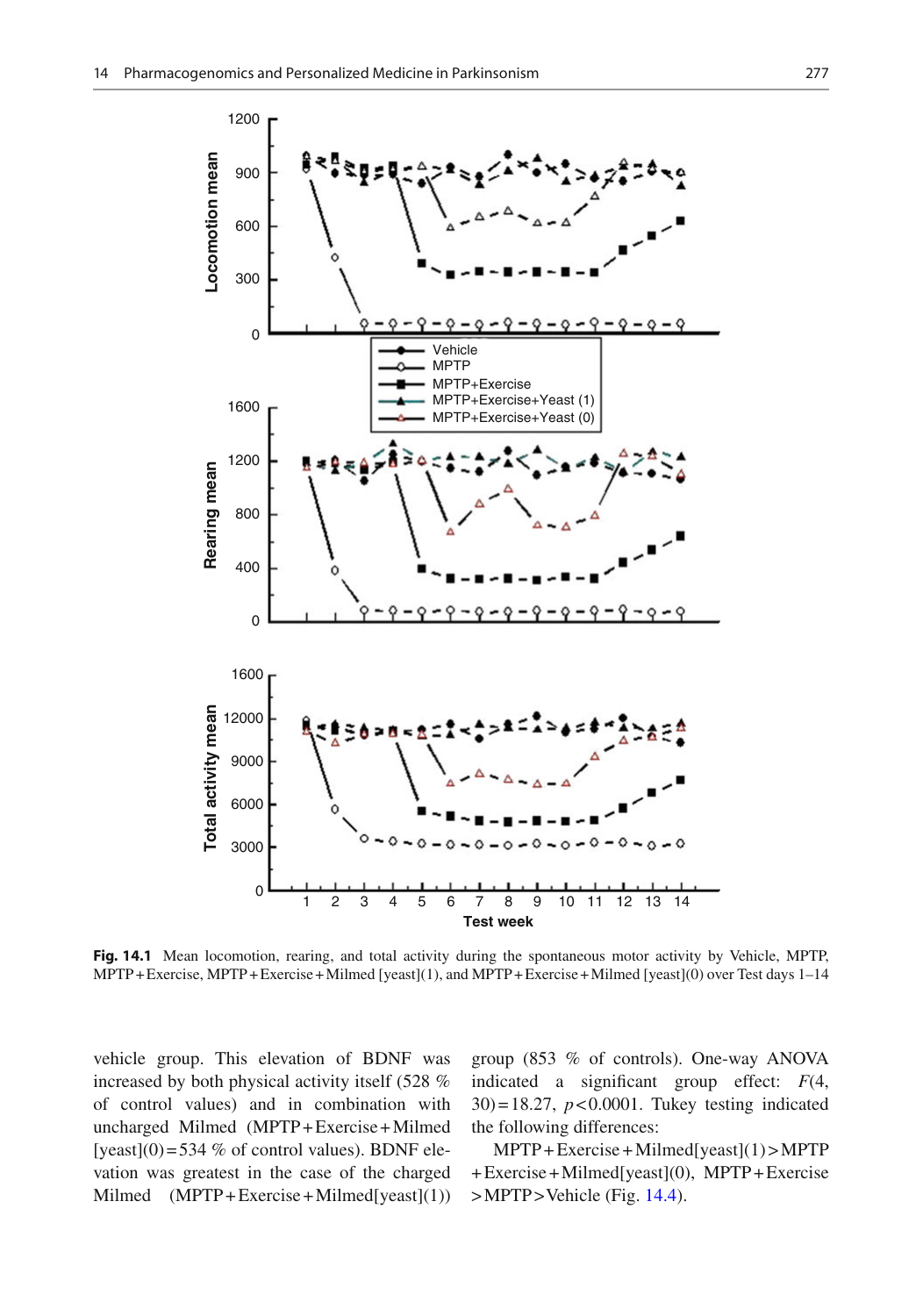<span id="page-13-0"></span>

 **Fig. 14.2** Mean locomotion, rearing, and total activity during the L-dopa-induced motor activity by Vehicle, MPTP, MPTP + Exercise, MPTP + Exercise + Milmed[yeast]

(1), and MPTP + Exercise + Milmed[yeast](0) groups on Tests 1–5 over Test days 6, 8, 10, 12–14

# **4.3 Milmed-Exercise Synergism Abolishes MPTP-Induced Defi cits**

 Physical exercise alleviates both the symptoms and the biomarkers (e.g., DA loss) of PD in the laboratory and in the clinical setting (Archer and Fredriksson [2010](#page-16-0), [2012](#page-16-0); Archer et al. 2011a, b; Fredriksson et al. [2011](#page-17-0)). The combination physical exercise and Milmed abolished MPTPinduced parkinsonism in the laboratory both functionally and neurochemically such that the antiparkinsonian effects were in excess of the summation of exercise and Milmed effects by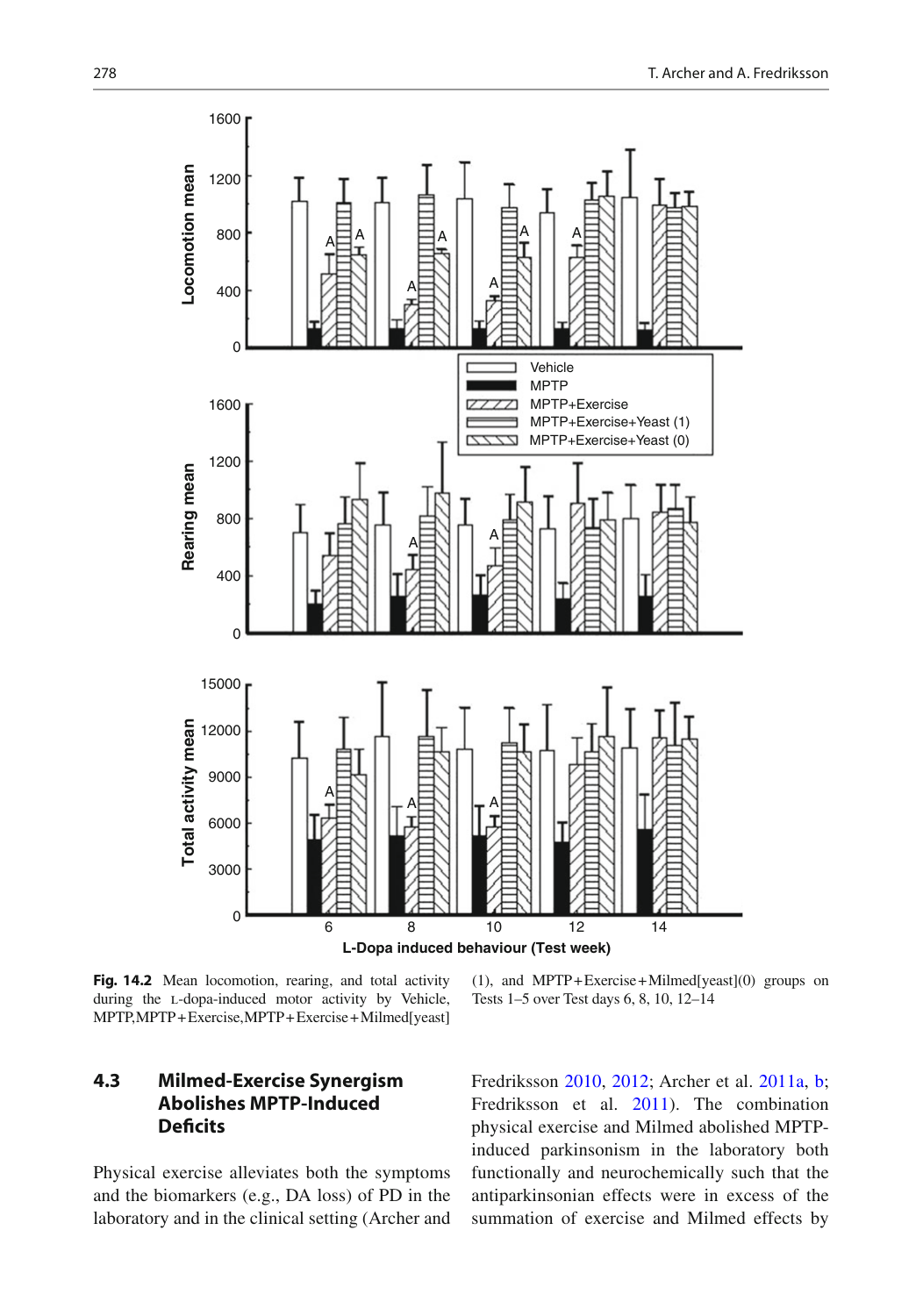<span id="page-14-0"></span>

 **Fig. 14.3** Mean striatal dopamine concentrations in the Vehicle, MPTP, MPTP + Exercise, MPTP + Exercise + Milmed[yeast](1), and MPTP + Exercise + Milmed[yeast](0) groups



 **Fig. 14.4** Mean parietal cortex (including motor cortex) BDNF concentrations in the Vehicle, MPTP, MPTP + Exercise, MPTP + Exercise + Milmed[yeast](1), and MPTP + Exercise + Milmed[yeast](0) groups

themselves; in the absence of exercise, Milmed does not affect MPTP-induced hypokinesia or DA loss at all (Archer and Fredriksson, unpublished results). The notion that exercise-induced elevations in BDNF may be of significance for the treatment of aging disorders is not novel, since memantine, a medium-affinity uncompetitive *N*-methyl-D-aspartate receptor antagonist applied clinically as a neuroprotective agent to treat AD and PDs, increased BDNF mRNA levels markedly in the limbic cortex at clinically relevant doses (Marvanová et al. 2001). The present findings that (a) MPTP treatment induced a marked increase in parietal BDNF and (b) exercise over 14 weeks further increased levels of BDNF in the parietal cortex appear to lend credence for the involvement of BDNF in the exercise- induced recovery of function and DA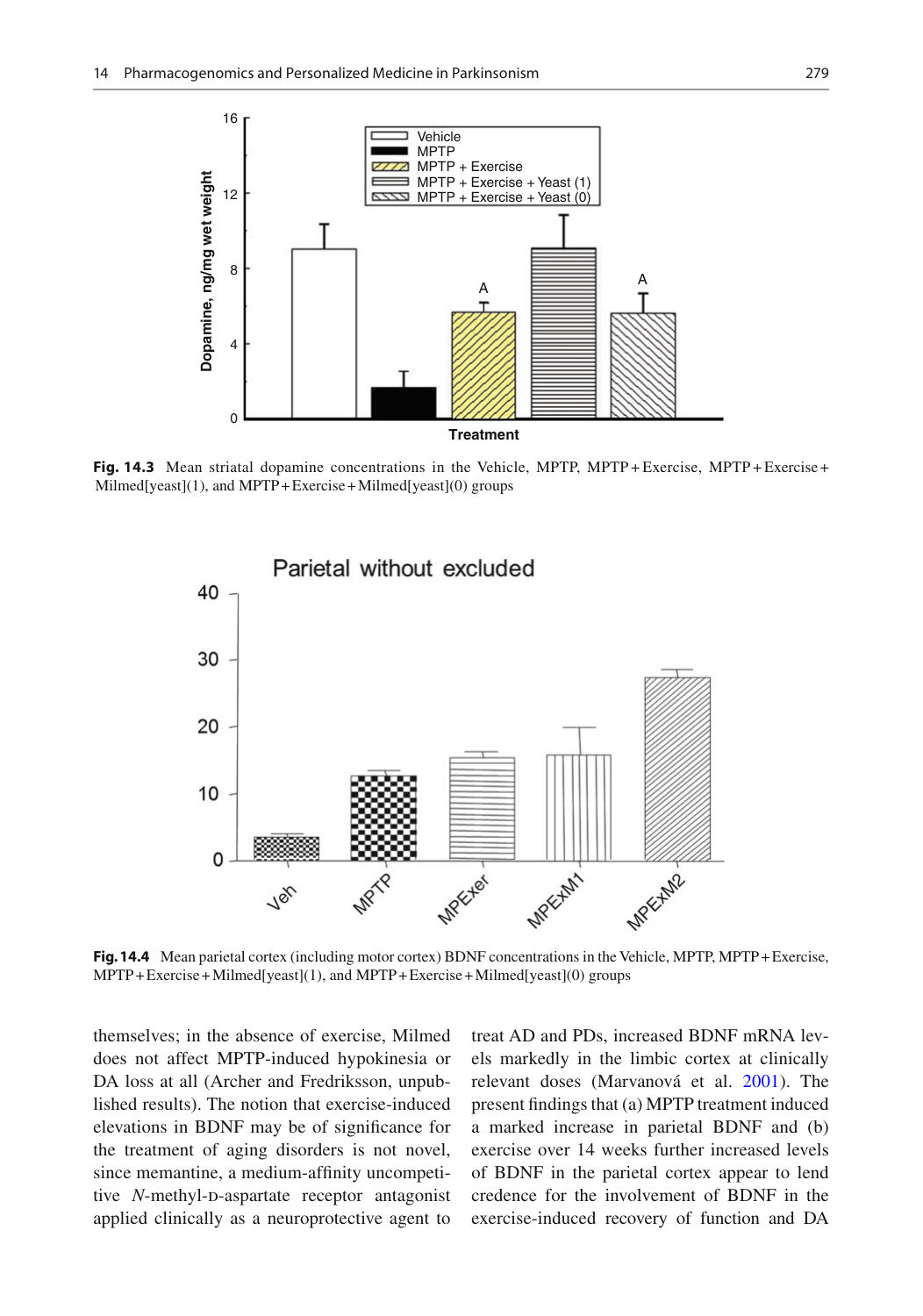<span id="page-15-0"></span>innervation following repeated doses of MPTP. The lack of exercise-induced changes in hippocampal BDNF suggests that the level of runningwheel exercise per day and week under present conditions was insufficient. It appears that parietal cortex BDNF may exert an important mediatory role, hitherto unobserved, upon functional and biomarker recovery in experimental parkinsonism. The manifest benefits of physical exercise on neurodegenerative states are dependent on a variety of parameters that determine prognosis, intervention, and outcome, not least pertaining to the particular disorder under consideration (Archer  $2011$ ; Archer et al.  $2011a$ , [b](#page-16-0)).

#### **5 Conclusions**

 Clinicogenetic trials have demonstrated that therapeutic drug efficacy or toxicity or susceptibility for adverse effects presents disorder-intervention features increasingly found to be governed by genetic and epigenetic principles (Kalinderi et al.  $2011$ ). In a large multicentered study to ascertain the frequency and pathogenicity of reported VPS35 variants worldwide, Sharma et al.  $(2012)$  sought to identify a mutation (p.Asp620Asn) in the vacuolar protein sorting 35 (VPS35) gene as possible cause for autosomal dominant form of PD. The identified pathogenic variant p. Asp620Asn was identified in 8 cases and 1 control from Italy, US, Poland, and Australia; three sites (Poland, Ireland, and US) detected p.Leu774Met variant in 6 cases and 4 controls; and one site (Norway) detects p.Gly1Ser variant in 3 cases and 1 control with two reported variants (p.Arg524Trp and p.Ile241Met) monomorphic. The overall analysis described an increased risk for PD for p.Asp620Asn and p.Leu774Met variants, respectively, in their cohort, thereby highlighting the role of rare variants in the complex PD condition. Current levels of information pertaining to notions of pharmacogenomics, epigenetics, and biomarkers that are modulated by interindividual variability affect the diagnosis, intervention, and prognosis of both PD disorder expression and therapeutic strategies. Symptom profiles and

course of disease, etiopathological heterogeneity, and etiopathogenesis may be elucidated through recourse to a dimensional approach to pathophysiology through the distinguished endophenotypes and biomarkers of disorder progression (Archer et al.  $2010$ ). Much increasing evidence suggests that epigenetic mechanisms, such as DNA methylation, histone modifications, and small RNA-mediated mechanisms, may regulate the expression of PD-related genes (Coppedè [2012](#page-17-0)). Finally, the coadministration of exercise regimes with agents (like Milmed) offering potential neuroreparative/neurogenesis agency may present useful ingredients for personalized medicine.

#### **References**

- Antonini A, Schwarz J, Oertel WH, Beer HF, Madeja UD, Leenders KL (1994) [11C]raclopride and positron emission tomography in previously untreated patients with Parkinson's disease: Influence of L-dopa and lisuride therapy on striatal dopamine D2-receptors. Neurology 44(7):1325–1329
- Al Hadithy AF, Wilffert B, Stewart RE, Looman NM, Bruggeman R, Brouwers JR, Matroos GE, van Os J, van Harten PN (2008) Pharmacogenetics of parkinsonism, rigidity, rest tremor, and bradykinesia in African-Caribbean inpatients: differences in association with dopamine and serotonin receptors. Am J Med Genet B 147B:890–897
- Alachkar A, Brotchie JM, Jones OT (2010) Locomotor response to L-DOPA in reserpine-treated rats following central inhibition of aromatic L-amino acid decarboxylase: further evidence for non-dopaminergic actions of L-DOPA and its metabolites. Neurosci Res 68:44–50
- Alkelai A, Greenbaum L, Rigbi A, Kanyas K, Lerer B (2009) Genome-wide association study of antipsychotic- induced parkinsonism severity among schizophrenia patients. Psychopharmacology 206: 491–499
- Annesi F, De Marco EV, Rocca FE, Nicoletti A, Pugliese P, Nicoletti G, Arabia G, Tarantino P, De Mari M, Lamberti P, Gallerini S, Marconi R, Epifanio A, Morgante L, Cozzolino A, Barone P, Torchia G, Zappia M, Annesi G, Quattrone A (2011) Association study between the LINGO1 gene and Parkinson's disease in the Italian population. Parkinsonism Relat Disord 17:638–641
- Arbouw ME, van Vugt JP, Egberts TC, Guchelaar HJ (2007) Pharmacogenetics of antiparkinsonian drug treatment: a systematic review. Pharmacogenomics 8:159–176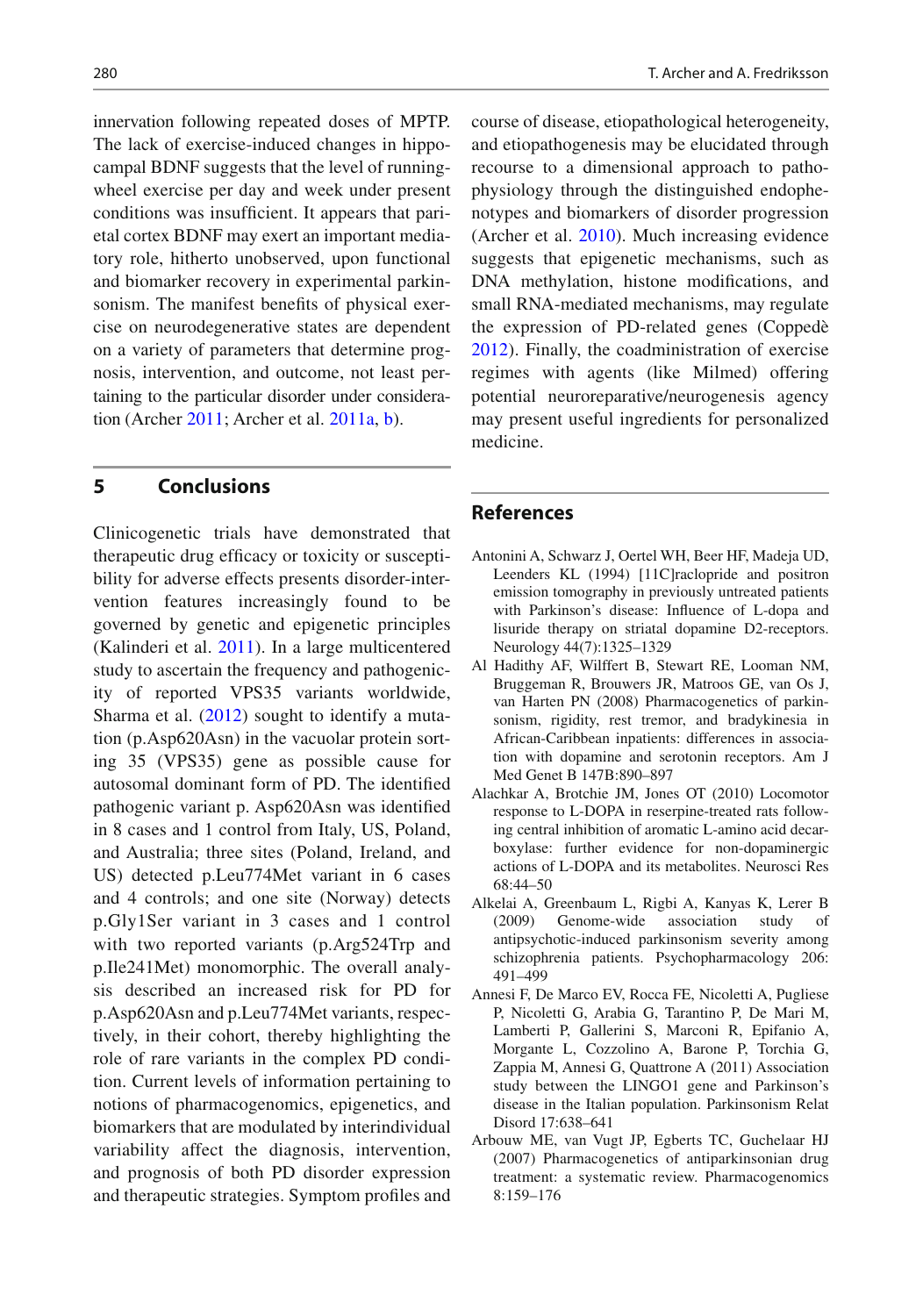- <span id="page-16-0"></span> Arbouw ME, Movig KL, Egberts TC, Poels PJ, van Vugt JP, Wessels JA, van der Straaten RJ, Neef C, Guchelaar HJ (2009) Clinical and pharmacogenetic determinants for the discontinuation of non-ergoline dopamine agonists in Parkinson's disease. Eur J Clin Pharmacol 65:1245–1251
- Arbouw ME, Guchelaar HJ, Egberts TCG (2010) Novel insights in pharmacogenetics of drug response in Parkinson's disease. Pharmacogenomics 11:127–129
- Arbouw ME, Movig KL, Guchelaar HJ, Neef C, Egberts TC (2012) Dopamine agonists and ischemic complications in Parkinson's disease: a nested case–control study. Eur J Clin Pharmacol 68:83–88
- Archer T (2011) Physical exercise alleviates debilities of normal aging and Alzheimer's disease. Acta Neurol Scand 123:221–238
- Archer T, Fredriksson A (2003) An antihypokinesic action of α2-adrenoceptors upon MPTP-induced behavior deficits in mice. J Neural Transm 110:183-200
- Archer T, Fredriksson A (2010) Physical exercise attenuates MPTP-induced deficits in mice. Neurotox Res 18:313–327
- Archer T, Fredriksson A (2012) Delayed exercise-induced functional and neurochemical partial restoration following MPTP. Neurotox Res 21:210–221
- Archer T, Fredriksson A, Jonsson G, Lewander T, Mohammed AK, Söderberg U (1986) Central noradrenaline depletion antagonizes aspects of d-amphetamineinduced hyperactivity in the rat. Psychopharmacology 88:141–146
- Archer T, Beninger RJ, Palomo T, Kostrzewa RM (2010) Epigenetics and biomarkers in the staging of neuropsychiatric disorders. Neurotox Res 18:347–366
- Archer T, Johansson B, Fredriksson A (2011a) Exercise alleviates Parkinsonism: clinical and laboratory evidence. Acta Neurolog Scand. doi[:10.1111/j.1600-](http://dx.doi.org/10.1111/j.1600-0404.2010.01360.x) 0404.2010.01360.x
- Archer T, Fredriksson A, Schütz E, Kostrzewa R (2011b) Influence of physical exercise on neuroimmunological functioning and health: aging and stress. Neurotox Res 20:69–83
- Asari S, Fujimoto K, Miyauchi A, Sato T, Nakano I, Muramatsu S (2011) Subregional 6-[18F]fluoro-L-mtyrosine uptake in the striatum in Parkinson's disease. BMC Neurol 11:35
- Bakker PR, van Harten PN, van Os J (2006) Antipsychoticinduced tardive dyskinesia and the Ser9Gly polymorphism in the DRD3 gene: a meta analysis. Schizophr Res 83:185–192
- Bar-Yaacov D, Blumberg A, Mishmar D (2012) Mitochondrial-nuclear co-evolution and its effects on OXPHOS activity and regulation. Biochim Biophys Acta 1819:1107–1111
- Becquemont L (2009) Pharmacogenomics of adverse drug reactions: practical applications and perspectives. Pharmacogenomics 10:961–969
- Becquemont L, Alfirevic A, Amstutz U, Brauch H, Jacqz-Aigrain E, Laurent-Puig P, Molina MA, Niemi M, Schwab M, Somogyi AA, Thervet E, Maitland-van der Zee AH, van Kuilenburg AB, van Schaik RH, Verstuyft

C, Wadelius M, Daly AK (2011) Practical recommendations for pharmacogenomics-based prescription: 2010 ESF-UB conference on pharmacogenetics and pharmacogenomics. Pharmacogenomics 12:113–124

- Björk L, Lindgren S, Hacksell U, Lewander T (1991) (S)-UH-301 antagonizes ®-8-OH-DPAT-induced cardiovascular effects in the rat. Eur J Pharmacol 199:367–370
- Boulanger L, Poo MM (1999) Gating of BDNF-induced synaptic potentiation by cAMP. Science 284:1982–1984
- Boyd JD, Jang H, Shepherd KR, Faherty C, Slack S, Jiao Y, Smeyne RJ (2007) Response to 1-methyl-4-phenyl-1,2,3,6-tetrahydropyridine (MPTP) differs in mouse strains and reveals a divergence in JNK signaling and COX-2 induction prior to loss of neurons in the substantia nigra pars compacta. Brain Res 1175:107–116
- Braak H, Sastre M, Bohl JR, de Vos RA, Del Tredici K (2007) Parkinson's disease: lesions in dorsal horn layer I, involvement of parasympathetic and sympathetic pre- and postganglionic neurons. Acta Neuropathol 113(4):421–429
- Braun RJ, Büttner S, Ring J, Kroemer G, Madeo F (2009) Nervous yeast: modeling neurotoxic cell death. Trends Biochem Sci 35:135–144
- Caligiuri MP, Lacro JP, Jeste DV (1999) Incidence and predictors of drug-induced parkinsonism in older psychiatric patients treated with very low doses of neuroleptics. J Clin Psychopharmacol 19:322–328
- Caligiuri MP, Jeste DV, Lacro JP (2000) Antipsychoticinduced movement disorders in the elderly: epidemiology and treatment recommendations. Drugs Aging 17:363–384
- Carmona-Gutierrez D, Jungwirth H, Eisenberg T, Madeo F (2010) Cell cycle control of cell death in yeast. Cell Cycle 9:4046
- Cersosimo MG, Benarroch EE (2012a) Autonomic involvement in Parkinson's disease: pathology, pathophysiology, clinical features and possible peripheral biomarkers. J Neurol Sci 313(1-2):57–63. doi[:10.1016/j.jns.2011.09.030](http://dx.doi.org/10.1016/j.jns.2011.09.030)
- Cersosimo MG, Benarroch EE (2012b) Pathological correlates of gastrointestinal dysfunction in Parkinson's disease. Neurobiol Dis 46(3):559–564. doi[:10.1016/j.](http://dx.doi.org/10.1016/j.nbd.2011.10.014) [nbd.2011.10.014](http://dx.doi.org/10.1016/j.nbd.2011.10.014)
- Chaldakov G (2011) The metabotrophic NGF and BDNF: an emerging concept. Arch Ital Biol 149:257–263
- Chase TN (2004) Striatal plasticity and extrapyramidal motor dysfunction. Parkinsonism Relat Disord 10:305–313
- Chiueh CC, Burns RS, Markey SP, Jacobowitz DM, Kopin IJ (1985) Primate model of parkinsonism: selective lesion of nigrostriatal neurons by 1-methyl-4-phenyl-1,2,3,6-tetrahydropyridine produces an extrapyramidal syndrome in rhesus monkeys. Life Sci 36:213–218
- Chong SA, Tan EC, Tan CH, Mythily, Chan YH (2003) Polymorphisms of dopamine receptors and tardive dyskinesia among Chinese patients with schizophrenia. Am J Med Genet B Neuropsychiatr Genet 116B: 51–54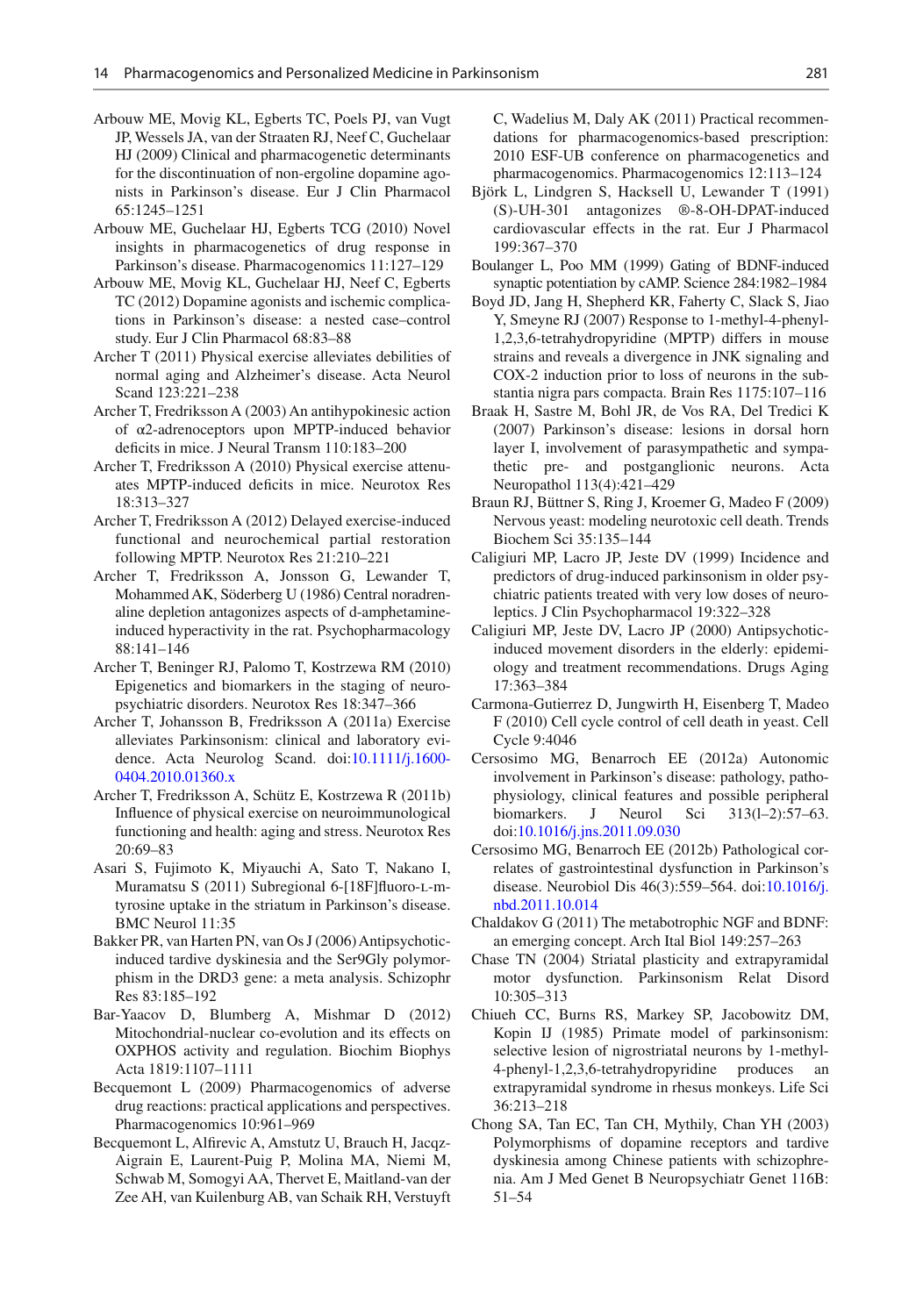- <span id="page-17-0"></span> Christine CW, Starr PA, Larson PS, Eberling JL, Jagust WJ, Hawkins RA, VanBrocklin HF, Wright JF, Bankiewicz KS, Aminoff MJ (2009) Safety and tolerability of putaminal AADC gene therapy for Parkinson disease. Neurology 73:1662–1669
- Clayton TA (2012) Metabolic differences underlying two distinct rat urinary phenotypes, a suggested role for gut microbial metabolism of phenylalanine and a possible connection to autism. FEBS Lett 586:956–961
- Clayton TA, Lindon JC, Cloarec O, Antti H, Charuel C, Hanton G, Provost JP, Le Net JL, Baker D, Walley RJ, Everett JR, Nicholson JK (2006) Pharmacometabonomic phenotyping and personalized drug treatment. Nature 440:1073–1077
- Cohen AD, Tillerson JL, Smith AD, Schallert T, Zigmond MJ (2003) Neuroprotective effects of prior limb use in 6-hydroxydopamine-treated rats: possible role of GDNF. J Neurochem 85:299–305
- Contin M, Riva R, Martinelli P, Cortelli P, Albani F, Baruzzi A (1994) Longitudinal monitoring of the levodopa concentration-effect relationship in Parkinson's disease. Neurology 44:1287–1292
- Cooper-Knock J, Kirby J, Ferraiuolo L, Heath PR, Rattray M, Shaw PJ (2012) Gene expression profiling in human neurodegenerative disease. Nat Rev Neurol 8:518–530. doi:[10.1038/nrneurol.2012.156](http://dx.doi.org/10.1038/nrneurol.2012.156)
- Coppedè F (2012) Genetics and epigenetics of Parkinson's disease. Sci World J 2012:489830
- Corvol JC, Bonnet C, Charbonnier-Beaupel F, Bonnet AM, Fiévet MH, Bellanger A, Roze E, Meliksetyan G, Ben Djebara M, Hartmann A, Lacomblez L, Vrignaud C, Zahr N, Agid Y, Costentin J, Hulot JS, Vidailhet M (2011) The COMT Val158Met polymorphism affects the response to entacapone in Parkinson's disease: a randomized crossover clinical trial. Ann Neurol 69:111–118. doi[:10.1002/ana.22155](http://dx.doi.org/10.1002/ana.22155)
- Cotman CW, Berchtold NC (2002) Exercise: a behavioral intervention to enhance brain health and plasticity. Trends Neurosci 25:295–301
- Cui Q (2006) Actions of neurotrophic factors and their signaling pathways in neuronal survival and axonal regeneration. Mol Neurobiol 33:155–179
- Dechamps A, Diolez P, Thiaudière E, Tulon A, Onifade C, Vuong T, Helmer C, Bourdel-Marchasson I (2010) Effects of exercise programs to prevent decline in health related quality of life in highly deconditioned institutionalized elderly persons: a randomized controlled trial. Arch Intern Med 170:162–169
- Dettmer K, Hammock BD (2004) Metabolomics a new exciting field within the "omics" sciences. Environ Health Perspect 112:A396–A397
- Devos D, French DUODOPA Study Group (2009) Patient profile, indications, efficacy and safety of duodenal levodopa infusion in advanced Parkinson's disease. Mov Disord 24:993–1000
- Dumitriu A, Latourelle JC, Hadzi TC, Pankratz N, Garza D, Miller JP, Vance JM, Foroud T, Beach TG, Myers RH (2012) Gene expression profiles in Parkinson disease prefrontal cortex implicate FOXO1 and genes

under its transcriptional regulation. PLoS Genet 8(6):e1002794

- Evans WE, McLeod HL (2003) Pharmacogenomics drug disposition, drug targets, and side effects. N Engl J Med 348:538–549
- Fabbrini G, Mouradian MM, Juncos JL, Schlegel J, Mohr E, Chase TN (1988) Motor fluctuations in Parkinson's disease: central pathophysiological mechanisms, part I. Ann Neurol 24:366–371
- Faherty CJ, Raviie Shepherd K, Herasimtschuk A, Smeyne RJ (2005) Environmental enrichment in adulthood eliminates neuronal death in experimental Parkinsonism. Brain Res Mol Brain Res 134:170–179
- Fahn S (1999) Parkinson disease, the effect of levodopa, and the ELL-dopa trial. Earlier vs later L-DOPA. Arch Neurol 56:529–535
- Felicio AC, Shih MC, Godeiro-Junior C, Andrade LA, Bressan RA, Ferraz HB (2009) Molecular imaging studies in Parkinson disease: reducing diagnostic uncertainty. Neurologist 15(l):6–16. doi:[10.1097/](http://dx.doi.org/10.1097/NRL.0b013e318183fdd8) [NRL.0b013e318183fdd8](http://dx.doi.org/10.1097/NRL.0b013e318183fdd8)
- Foltynie T, Cheeran B, Williams-Gray CH, Edwards MJ, Schneider SA, Weinberger D, Rothwell JC, Barker RA, Bhatia KP (2009) BDNF val66met influences time to onset of levodopa induced dyskinesia in Parkinson's disease. J Neurol Neurosurg Psychiatry 80:141–144
- Fredriksson A, Archer T (1994) MPTP-induced behavioral and biochemical deficits: a parametric analysis. J Neural Transm Park Dis Dement Sect 7:123–132
- Fredriksson A, Plaznik A, Sundström E, Jonsson G, Archer T (1990) MPTP-induced hypoactivity in mice: reversal by L-dopa. Pharmacol Toxicol 67:295–301
- Fredriksson A, Palomo T, Chase TN, Archer T (1999) Tolerance to a suprathreshold dose of L-dopa in MPTP mice: effects of glutamate antagonists. J Neural Transm 106:283–300
- Fredriksson A, Stigsdotter IM, Hurtig A, Evalds-Kvist B, Archer T (2011) Running wheel activity restores MPTP-induced functional deficits. J Neural Transm 118:407–420
- Friedman JH (2006) Atypical antipsychotics in the elderly with Parkinson disease and the "black box" warning. Neurology 67:564–566
- Friedman JH (2010) Recommendations on the drug treatment of psychosis in Parkinson's disease. Am J Med 123:e19
- Fumagalli F, Racagni G, Riva MA (2006) Shedding light into the role of BDNF in the pharmacotherapy of Parkinson's disease. Pharmacogenomics 6:95–104
- Gaggelli E, Kozlowski H, Valensin D, Valensin G (2006) Copper homeostasis and neurodegenerative disorders (Alzheimer's, prion, and Parkinson's diseases and amyotrophic lateral sclerosis). Chem Rev 106:1995–2044
- Gerlach J (1999) The continuing problem of extrapyramidal symptoms: strategies for avoidance and effective treatment. J Clin Psychiatry 60(Suppl 23):20–24
- Golant MB (1994) Physical laws of medicine and their use in the realization of living organisms with EHF radiation. Radiophys Quantum Electron 37:45–47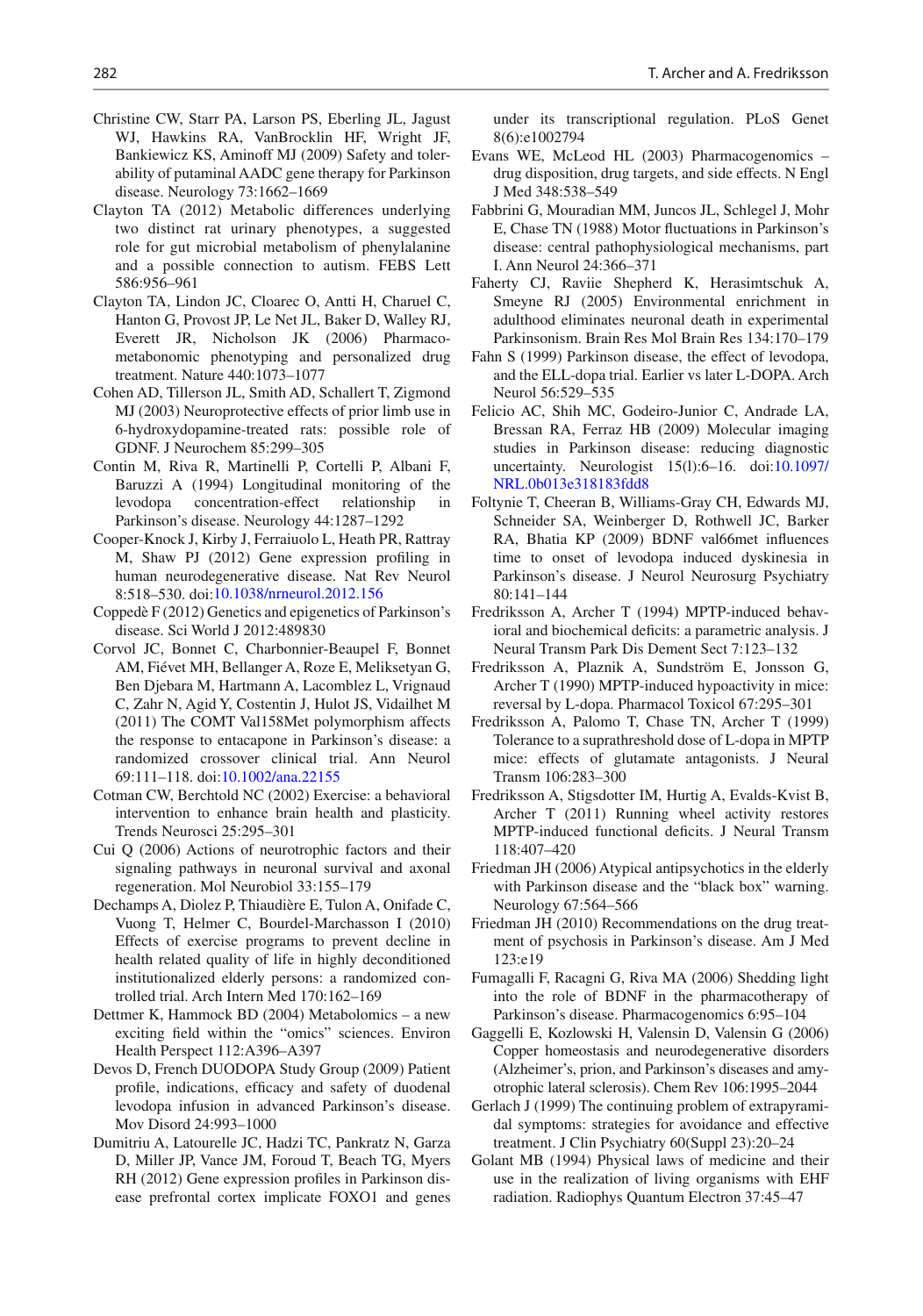- <span id="page-18-0"></span> Golant MB, Mudrik DG, Kruglyakova OP, Izvol'skaya VE (1994) Effect of EHF-radiation polarization on yeast cells. Radiophys Quantum Electron 37:82–84. doi[:10.1007/BF01039307](http://dx.doi.org/10.1007/BF01039307)
- Graham JM, Grunewald RA, Sagar HJ (1997) Hallucinosis in idiopathic Parkinson's disease. J Neurol Neurosurg Psychiatry 63:434–440
- Grønbaek K, Treppendahl M, Asmar F, Guldberg P (2008) Epigenetic changes in cancer as potential targets for prophylaxis and maintenance therapy. Basic Clin Pharmacol Toxicol 0020103(5):389–396. doi:[10.1111/](http://dx.doi.org/10.1111/j.1742-7843.2008.00325.x) [j.1742-7843.2008.00325.x](http://dx.doi.org/10.1111/j.1742-7843.2008.00325.x)
- Guillin O, Griffon N, Bezard E, Leriche L, Diaz J, Gross C, Sokoloff P (2003) Brain-derived neurotrophic factor controls dopamine D3 receptor expression: therapeutic implications in Parkinson's disease. Eur J Pharmacol 480:89–95
- Gunes A, Scordo MG, Jaanson P, Dahl ML (2007) Serotonin and dopamine receptor gene polymorphisms and the risk of extrapyramidal side effects in perphenazine-treated schizophrenic patients. Psychopharmacology 190:479–484
- Guzey C, Scordo MG, Spina E, Landsem VM, Spigset O (2007) Antipsychotic-induced extrapyramidal symptoms in patients with schizophrenia: associations with dopamine and serotonin receptor and transporter polymorphisms. Eur J Clin Pharmacol 63:233–241
- Hamdani M, Bonniere M, Ades J, Hamon M, Boni C, Gorwood P (2005) Negative symptoms of schizophrenia could explain discrepant data on the association between the 5-HT2A receptor gene and response to antipsychotics. Neurosci Lett 377:69–74
- Harms AS, Barnum CJ, Ruhn KA, Varghese S, Treviño I, Blesch A, Tansey MG (2011) Delayed dominantnegative TNF gene therapy halts progressive loss of nigral dopaminergic neurons in a rat model of Parkinson's disease. Mol Ther 19:46–52
- Hattori N, Machida Y, Sato S, Noda K, lijima-Kitami M, Kubo S, Mizuno Y (2006) Molecular mechanisms of nigral neurodegeneration in Park2 and regulation of parkin protein by other proteins. J Neural Transm Suppl (70):205–208
- Hawkes CH, Del Tredici K, Braak H (2007) Parkinson's disease: a dual-hit hypothesis. Neuropathol Appl Neurobiol 33(6):599–614
- Heikkila RE, Sieber B-A, Manzino L, Sonsalla PK (1989) Some features of the nigrostriatal dopaminergic neurotoxin 1-methyl-4-phenyl-1,2,3,6-tetrahydropyridine (MPTP) in the mouse. Mol Chem Neuropathol 10:171–183
- Hernán MA, Checkoway H, O'Brien R, Costa-Mallen P, De Vivo I, Colditz GA, Hunter DJ, Kelsey KT, Ascherio A (2002) MAOB intron 13 and COMT codon 158 polymorphisms, cigarette smoking, and the risk of PD. Neurology 58:1381–1387
- Hirose G (2006) Drug-induced parkinsonism: a review. J Neurol 253(Suppl 3):22–24
- Hughes AR, Brothers CH, Mosteller M, Spreen WR, Burns DK (2009) Genetic association studies to detect

adverse drug reactions: abacavir hypersensitivity as an example. Pharmacogenomics 10:225–233

- Hunsberger JG, Newton SS, Bennett AH, Duman CH, Russell DS, Salton SR, Duman RS (2007) Antidepressant actions of the exercise-regulated gene VGF. Nat Med 13:1476–1482
- Huo LR, Liang XB, Li B, Liang JT, He Y, Jia YJ, Jia J, Gong XL, Yu F, Wang XM (2012) The cortical and striatal gene expression profile of 100 Hz electroacupuncture treatment in 6-hydroxydopamine-induced Parkinson's disease model. Evid Based Complement Altern Med 2012:908439
- Imamura F, Greer CA (2009) Dendritic branching of olfactory bulb mitral and tufted cells: regulation by TrkB. PLoS One 4:e6729
- Jabs BE, Bartsch AJ, Pfuhlmann B (2003) Susceptibility to neuroleptic-induced parkinsonism – age and increased substantia nigra echogenicity as putative risk factors. Eur Psychiatry 18:177–181
- Jackson-Lewis V, Jakowec M, Burke RE, Przedborski S (1995) Time course and morphology of dopaminergic neuronal death caused by the neurotoxin 1-methyl-4phenyl-1,2,3,6-tetrahydropyridine. Neurodegeneration 4:257–269
- Jankovic J (2008) Parkinson's disease: clinical features and diagnosis. J Neurol Neurosurg Psychiatry 79(4): 368–376. doi[:10.1136/jnnp.2007.131045](http://dx.doi.org/10.1136/jnnp.2007.131045)
- Jankovic J, Stacy M (2007) Medical management of levodopa-associated complications in patients with Parkinson's disease. CNS Drugs 21:677–692
- Jeanneteau F, Deinhardt K, Miyoshi G, Bennett AM, Chao MV (2010) The MAP kinase phosphatase MKP-1 regulates BDNF-induced axon branching. Nat Neurosci 13:1373–1379
- Jones-Humble SA, Morgan PF, Cooper BR (1994) The novel anticonvulsant lamotrigine prevents dopamine depletion in C57 black mice in the MPTP animal model of Parkinson's disease. Life Sci 54:245–252
- Kaakkola S (2010) Problems with the present inhibitors and a relevance of new and improved COMT inhibitors in Parkinson's disease. Int Rev Neurobiol 95:207–225
- Kaiser R, Hofer A, Grapengiesser A, Gasser T, Kupsch A, Roots I, Brockmöller J (2003) L-Dopa-induced adverse effects in PD and dopamine transporter gene polymorphism. Neurology 60:1750–1755
- Kalinderi K, Fidani L, Katsarou Z, Bostantjopoulou S (2011) Pharmacological treatment and the prospect of pharmacogenetics in Parkinson's disease. Int J Clin Pract 65:1289–1294
- Kaplan GB, Vasterling JJ, Vedak PC (2010) Brain-derived neurotrophic factor in traumatic brain injury, posttraumatic stress disorder, and their comorbid conditions: role in pathogenesis and treatment. Behav Pharmacol 21:427–437
- Kiyohara C, Miyake Y, Koyanagi M, Fujimoto T, Shirasawa S, Tanaka K, Fukushima W, Sasaki S, Tsuboi Y, Yamada T, Oeda T, Shimada H, Kawamura N, Sakae N, Fukuyama H, Hirota Y, Nagai M, Fukuoka Kinki Parkinson's Disease Study Group (2011)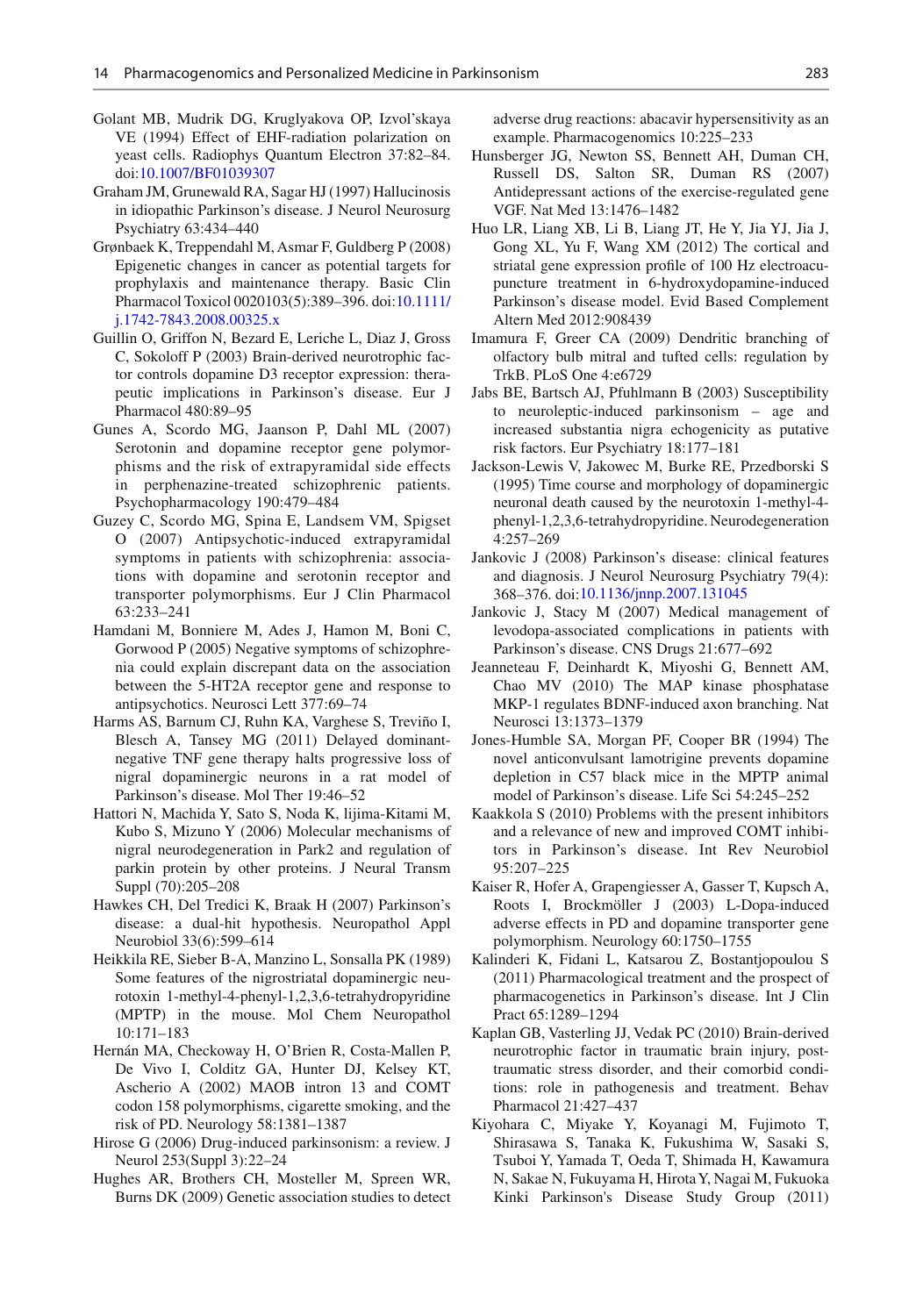<span id="page-19-0"></span>Genetic polymorphisms involved in dopaminergic neurotransmission and risk for Parkinson's disease in a Japanese population. BMC Neurol 11:89

- Kramer AF, Hahn S, Cohen NJ, Banich MT, McAuley E, Harrison CR, Chason J, Vakil E, Bardell L, Boileau RA, Colcombe A (1999) Ageing, fitness and neurocognitive function. Nature 400:418–419
- Kumar KR, Lohmann K, Klein C (2012) Genetics of Parkinson disease and other movement disorders. Curr Opin Neurol 25:466–474
- Kurz MJ, Pothakos K, Jamaluddon S, Scott-Pandorf M, Arellano C, Lau Y-S (2007) A chronic mouse model of Parkinson's disease has a reduced gait pattern certainty. Neurosci Lett 429:39–42
- Lachenmayer ML, Yue Z (2012) Genetic animal models for evaluating the role of autophagy in etiopathogenesis of Parkinson disease. Autophagy 8(12), PMID: 22931754
- Laganiere J, Kells AP, Lai JT, Guschin D, Paschon DE, Meng X, Fong LK, Yu Q, Rebar EJ, Gregory PD, Bankiewicz KS, Forsayeth J, Zhang HS (2010) An engineered zinc finger protein activator of the endogenous glial cell line-derived neurotrophic factor gene provides functional neuroprotection in a rat model of Parkinson's disease. J Neurosci 30:16469–16474
- Langston JW (1985) MPTP neurotoxicity: an overview and characterization of phases of toxicity. Life Sci 36:201–206
- Lee J, Poon LY, Chong SA (2008) Spontaneous dyskinesia in first-episode psychosis in a Southeast Asian population. J Clin Psychopharmacol 28:536–539
- Lee J, Jiang J, Sim K, Chong SA (2010) The prevalence of tardive dyskinesia in Chinese Singaporean patients with schizophrenia: revisited. J Clin Psychopharmacol 30:333–335
- Lees AJ, Hardy J, Revesz T (2009) Parkinson's disease. Lancet 373(9680):2055–2066. doi:[10.1016/](http://dx.doi.org/10.1016/S0140-6736(09)60492-X) [S0140-6736\(09\)60492-X](http://dx.doi.org/10.1016/S0140-6736(09)60492-X)
- Lencer E, Eismann G, Kasten M, Kabakei K, Geithe V, Grimm J, Klein C (2004) Family history of primary movement disorders as a predictor for neurolepticinduced extrapyramidal symptoms. Br J Psychiatry 185:465–471
- Lerer B, Segman RH, Tan EC, Basile VS, Cavallaro R, Aschauer HN, Strous R, Chong SA, Heresco-Levy U, Verga M, Scharfetter J, Meltzer HY, Kennedy JL, Macciardi F (2005) Combined analysis of 635 patients confirms an age-related association of the serotonin 2A receptor gene with tardive dyskinesia and specificity for the non-orofacial subtype. Int J Neuropsychopharmacol 8:411–425
- Lesko LJ, Woodcock J (2004) Translation of pharmacogenomics and pharmacogenetics: a regulatory perspective. Nat Rev Drug Discov 3:763–769
- Lewitt PA, Ellenbogen A, Chen D, Lal R, McGuire K, Zomorodi K, Luo W, Huff FJ (2012) Actively transported levodopa prodrug XP21279: a study in patients with Parkinson disease who experience motor fluctuations. Clin Neuropharmacol 35(3):103–110. doi:[10.1097/WNF.0b013e31824e4d7d](http://dx.doi.org/10.1097/WNF.0b013e31824e4d7d)
- Lidow MS (2000) Neurotransmitter receptors in actions of antipsychotic medications. CRC Press, Boca Raton, p 256
- Lin JJ, Yueh KC, Lin SZ, Harn HJ, Liu JT (2007) Genetic polymorphism of the angiotensin converting enzyme and L-dopa-induced adverse effects in Parkinson's disease. J Neural Sci 252:130–134
- Lindon JC, Holmes E, Nicholson JK (2004) Metabonomics and its role in drug development and disease diagnosis. Expert Rev Mol Diagn 4:189–199
- Linkis P, Jörgenson LG, Olesen HL, Madsen PL, Lassen NA, Secher NH (1995) Dynamic exercise enhances regional cerebral artery mean flow velocity. J Appl Physiol 78:12–16
- Liu Y, Yu H, Mohell N, Nordvall G, Lewander T, Hacksell U (1995) Derivatives of cis-2-amino-8-hydroxy-1 methyltetralin: mixed 5-HT1A-receptor agonists and dopamine D2-receptor antagonists. J Med Chem 38:150–160
- Liu X, Robinson ML, Schreiber AM, Wu V, Lavail MM, Cang J, Copenhagen DR (2009a) Regulation of neonatal development of retinal ganglion cell dendrites by neurotrophin-3 overexpression. J Comp Neurol 514:449–458
- Liu YZ, Tang BS, Yan XX, Liu J, Ouyang DS, Nie LN, Fan L, Li Z, Ji W, Hu DL, Wang D, Zhou HH (2009b) Association of the *DRD2* and *DRD3* polymorphisms with response to pramipexole in Parkinson's disease patients. Eur J Clin Pharmacol 65:679–683
- Lopez-Gallardo E, Iceta R, Iglesias E, Montoya J, Ruiz-Pesini E (2011) OXPHOS toxigenomics and Parkinson's disease. Mutat Res 728:98–106
- Lustig C, Shah P, Seidler R, Reuter-Lorenz PA (2009) Aging, training, and the brain: a review and future directions. Neuropsychol Rev 19:504–522
- Macias M, Nowicka D, Czupryn Sulejczak D, Skup M, Skangiel-Kramska J, Czarkowska-Bauch J (2009) Exercise-induced motor improvement after complete spinal cord transection and its relation to expression of brain-derived neurotrophic factor and presynaptic markers. BMC Neurosci 10:144
- Manolio TA (2010) Genomewide association studies and assessment of the risk of disease. N Engl J Med 363:166–176
- Marks BL, Katz L, Smith JK (2009) Exercise and the aging mind: buffing the baby boomer's body and brain. Phys Sports Med 37:119–125
- Marks BL, Katz L, Styner M, Smith JK (2010) Aerobic fitness and obesity: relationship to cerebral white matter integrity in the brain of active and sedentary older adults. Br J Sports Med 45(15):1208–1215, PMID: 20558529
- Marks BL, Katz LM, Styner M, Smith JK (2011) Aerobic fitness and obesity: relationship to cerebral white matter integrity in the brain of active and sedentary older adults. Br J Sports Med 45(15):1208–1215. doi[:10.1136/bjsm.2009.068114](http://dx.doi.org/10.1136/bjsm.2009.068114)
- Maruyama W, Naoi M (2012) "70th Birthday Professor Riederer" induction of glial cell line-derived and brain-derived neurotrophic factors by rasagiline and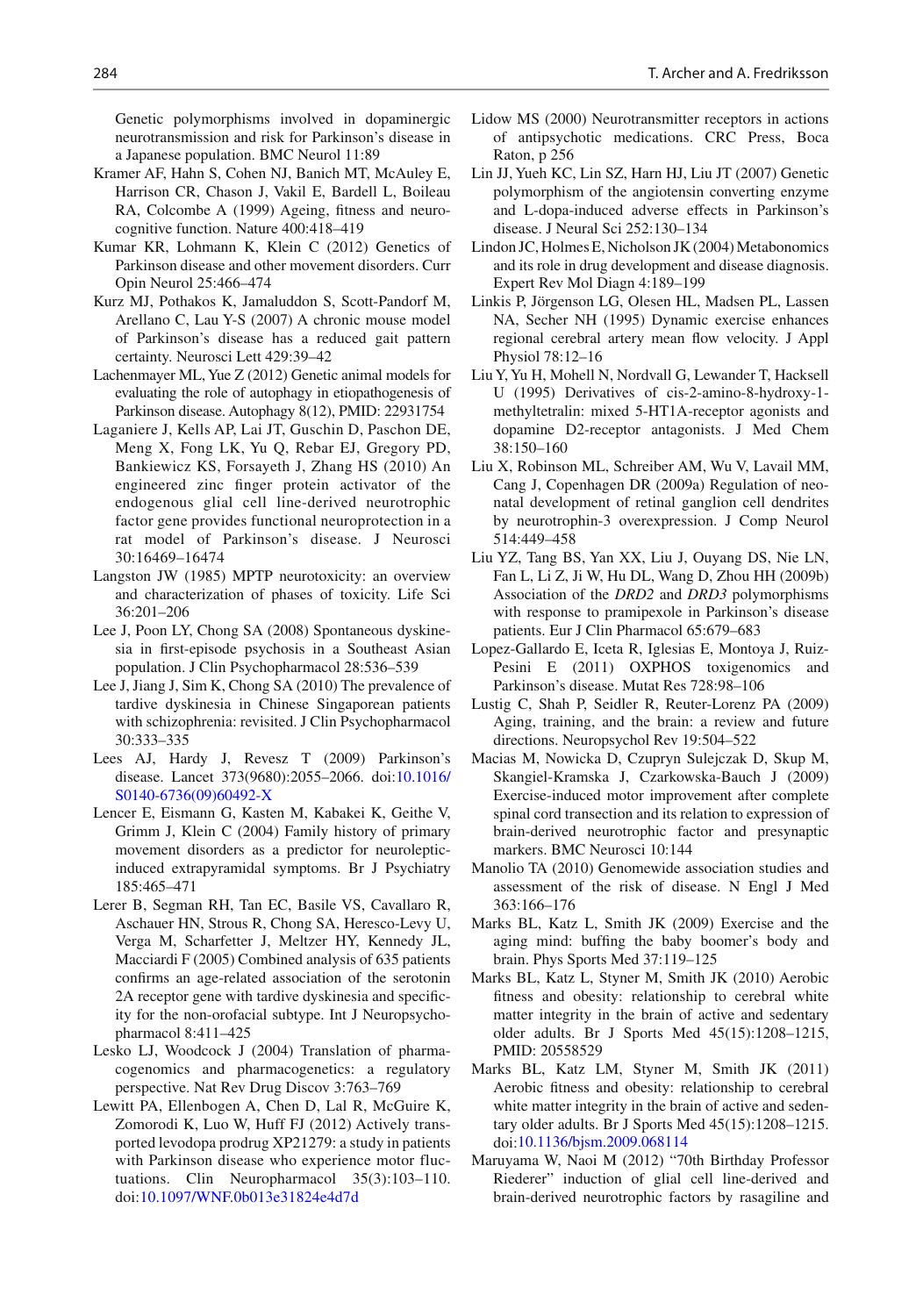<span id="page-20-0"></span>(−)deprenyl: a way to a disease-modifying therapy? J Neural Transm 120(1):83–89, PMID: 22892822

- Marvanová M, Lakso M, Pirhonen J, Nawa H, Wong G, Castrén E (2001) The neuroprotective agent memantine induces brain-derived neurotrophic factor and trkB receptor expression in rat brain. Mol Cell Neurosci 18:247–258
- McArdle WD, Katch FI, Katch VI (1974) Appendix C. In: Lupash E (ed) Essentials of exercise physiology. Lippincott Williams and Wilkens, Baltimore, p 723
- Mendes P (2006) Metabolomics and the challenges ahead. Brief Bioinform 7:127
- Menna E, Cenni MC, Naska S, Maffei L (2003) The anterogradely transported BDNF promotes retinal axon remodeling during eye specific segregation within the LGN. Mol Cell Neurosci 24:972–983
- Mihara K, Suzuki A, Kondo T, Nagashima U, Ono S, Otani K, Kaneko S (2000) No relationship between Taq1 a polymorphism of dopamine D(2) receptor gene and extrapyramidal adverse effects of selective dopamine D(2) antagonists, bromperidol and nemonapride in schizophrenia: a preliminary study. Am J Med Genet 96:422–424
- Mittermeyer G, Christine CW, Rosenbluth KH, Baker SL, Starr P, Larson P, Kaplan PL, Forsayeth J, Aminoff MJ, Bankiewicz KS (2012) Long-term evaluation of a phase 1 study of AADC gene therapy for Parkinson's disease. Hum Gene Ther 23:377–381
- Momose Y, Murata M, Kobayashi K, Tachikawa M, Nakabayashi Y, Kanazawa I, Toda T (2002) Association studies of multiple candidate genes for Parkinson's disease using single nucleotide polymorphisms. Ann Neurol 51:133–136
- Morishima M, Harada N, Hara S, Sano A, Takahashi A, Marita Y, Nakaya Y (2006) Monoamine oxidase A activity and norepinephrine level in hippocampus determine hyperwheel running in SPORTS rats. Neuropsychopharmacology 31:2627–2638
- Morris M, Schoo A (2004) Optimizing exercise and physical activity in older adults. Butterworth Heinemann, Edinburgh
- Mougios V (2010) Exercise metabolism. In: Bahrke MS (ed) Exercise biochemistry. Human Kinetics, Champaign, p 122
- Muramatsu S, Fujimoto K, Kato S, Mizukami H, Asari S, Ikeguchi K, Kawakami T, Urabe M, Kume A, Sato T, Watanabe E, Ozawa K, Nakano I (2010) A phase I study of aromatic L-amino acid decarboxylase gene therapy for Parkinson's disease. Mol Ther 18: 1731–1735
- Nakazono Y, Abe H, Murakami H, Koyabu N, Isaka Y, Nemoto Y, Murata S, Tsutsumi Y, Ohtani H, Sawada Y (2005) Association between neuroleptic drug- induced extrapyramidal symptoms and dopamine D2-receptor polymorphisms in Japanese schizophrenic patients. Int J Clin Pharmacol Ther 43:163–171
- Neeper SA, Gomez-Pinilla F, Choi J, Cotman CW (1996) Exercise and brain neurotrophins. Nature 373:109
- Nicoletti A, Nicoletti G, Arabia G, Annesi G, De Mari M, Lamberti P, Grasso L, Marconi R, Epifanio A,

Morgante L, Cozzolino A, Barone P, Quattrone A, Zappia M (2011) Reproductive factors and Parkinson's disease: a multicenter case–control study. Mov Disord 26:2563–2566. doi:[10.1002/mds.23951](http://dx.doi.org/10.1002/mds.23951)

- Nielsen J, Jewett MC (2008) Impact systems biology on metabolic engineering of *Saccharomyces cerevisiae* . FEMS Yeast Res 8:122–131
- Numakawa T, Suzuki S, Kumamaru E, Adachi N, Richards M, Kunagi H (2010) BDNF function and intracellular signaling in neurons. Histol Histopathol 25:237–258
- Oliff HS, Berchtold NC, Isackson P, Cotman CW (1998) Exercise-induced regulation of brain-derived neurotrophic factor (BDNF) transcripts in the rat hippocampus. Brain Res Mol Brain Res 61:147–153
- Orth M, Schapira AH (2001) Mitochondria and degenerative disorders. Am J Med Genet 106:27–36
- Oscarson S, Archer T, Fredriksson A (2009) Physical exercise and Milmed: synergism and neuroreparation in antiparkinsonian effects. In: Abstracts of staging neuropsychiatric disorders: implications for etiopathogenesis and treatment, Fundation Cerebro y Mente, Mojacar, p 88
- Outeiro TF, Lindquist S (2003) Yeast cells provide insight into alpha-synuclein biology and pathobiology. Science 302:1772–1775
- Pahwa R, Lyons KE (2009) Levo-dopa-related wearingoff in Parkinson's disease: identification and management. Curr Med Res Opin 25:841–849
- Paus S, Grünewald A, Klein C, Knapp M, Zimprich A, Janetzky B, Möller JC, Klockgether T, Wüllner U (2008) The *DRD2* TaqIA polymorphism and demand of dopaminergic medication in Parkinson's disease. Mov Disord 23:599–602
- Paus S, Gadow F, Knapp M, Klein C, Klockgether T, Wüllner U (2009) Motor complications in patients form the German competence network on Parkinson's disease and the *DRD3* Ser9Gly polymorphism. Mov Disord 24:1080–1084
- Paus S, Gadow F, Kaut O, Knapp M, Klein C, Klockgether T, Wüllner U (2010) Tremor in Parkinson's disease is not associated with the *DRD3* Ser9Gly polymorphism. Parkinsonism Relat Disord 16:381–383
- Pennington K, Peng J, Hung CC, Banks RE, Robinson PA (2010) Differential effects of wild-type and A53T mutant isoform of alpha-synuclein on the mitochondrial proteome of differentiated SH-SY5Y cells. J Proteome Res 9:2390–2401
- Petranovic D, Tyo K, Vemuri GN, Nielsen J (2010) Prospects of yeast systems biology for human health: integrating lipid, protein and energy metabolism. FEMS Yeast Res 10:1046–1059
- Ragimov CR, Ter-Asaturov GP, Golant MB, Rogov KA, Balakireva LZ (1991) Stimulation of reparative osteogenesis by millimeter band electromagnetic radiation in experimental traumatic defects of the mandible. Bull Exp Biol Med 111:562–565
- Rasia RM, Bertoncini CW, Marsh D, Hoyer W, Cherny D, Zwcckstetter M, Griesinger C, Jovin TM, Fernández CO (2005) Structural characterization of copper(II) binding to alpha-synuclein: Insights into the bio-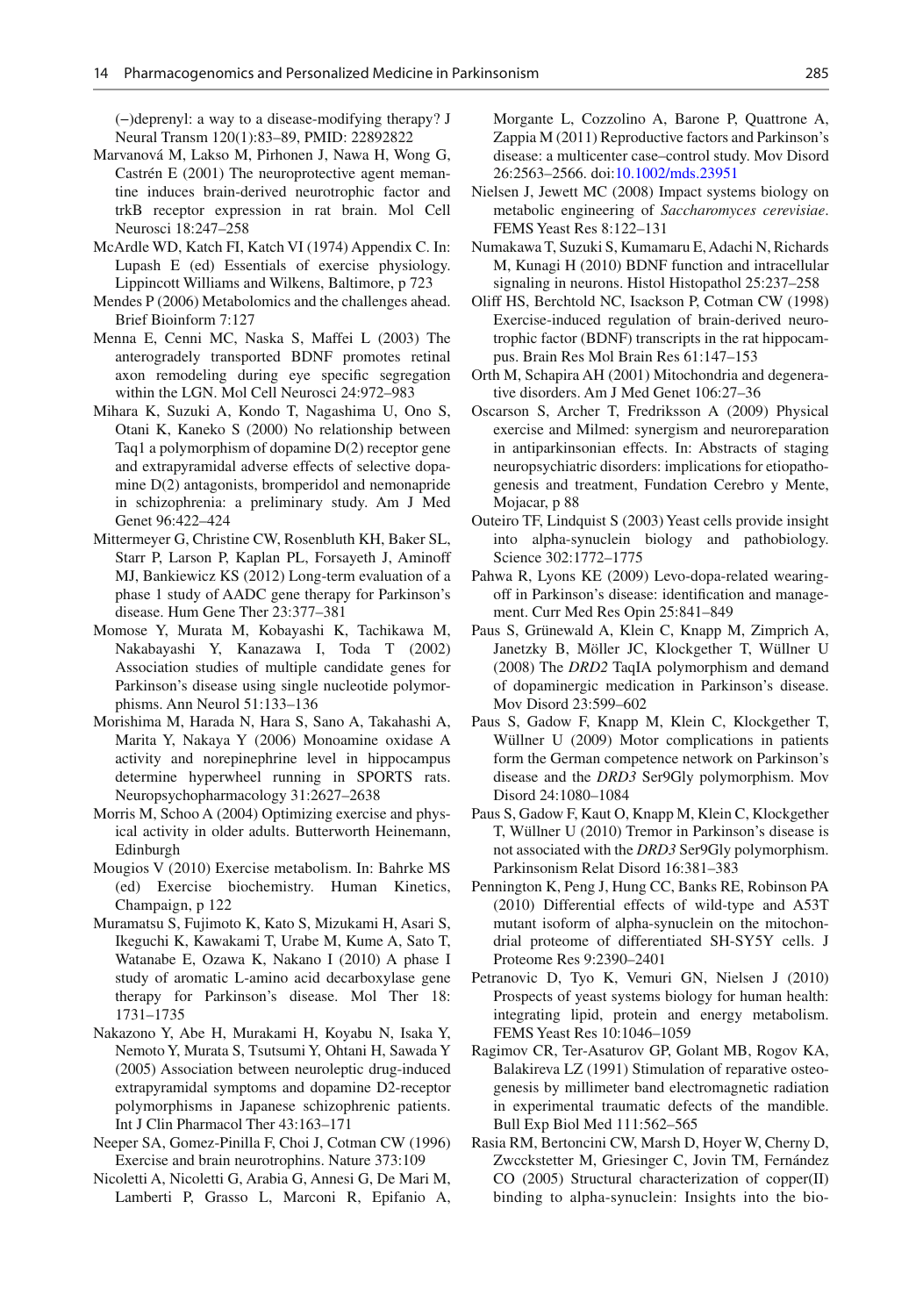<span id="page-21-0"></span>inorganic chemistry of Parkinson's disease. Proc Natl Acad Sci USA 102(12):4294–4299

- Reynolds GP (2004) Receptor mechanisms in the treatment of schizophrenia. J Psychopharmacol 18:340–345
- Rinne UK, Larsen JP, Siden A, Worm-Petersen J (1998) Entacapone enhances the response to levodopa in parkinsonian patients with motor fluctuations. Nomecomt Study Group. Neurology 51:1309–1314
- Ruottinen HM, Rinne UK (1996a) A double-blind pharmacokinetic and clinical dose–response study of entacapone as an adjuvant to levodopa therapy in advanced Parkinson's disease. Clin Neuropharmacol 19:283–296
- Ruottinen HM, Rinne UK (1996b) Effect of one month's treatment with peripherally acting catechol-O-methyl transferase inhibitor, entacapone, on pharmacokinetics and motor response to levodopa in advanced parkinsonian patients. Clin Neuropharmacol 19:222–233
- Sallert M, Rantamäki T, Vesikansa A, Anthoni H, Harju K, Ylikauhaluoma J, Taira T, Castren E, Lauri SE (2009) Brain-derived neurotrophic factor controls activitydependent maturation of CA1 synapses by downregulating tonic activation of presynaptic kainate receptors. J Neurosci 29:11294–11303
- Schenkman M, Hall DA, Barón AE, Schwartz RS, Mettler P, Kohrt WM (2012) Exercise for people in early- or mid-stage Parkinson disease: a 16-month randomized controlled trial. Phys Ther 92(11):1395–1410, PMID: 22822237
- Scheuer J, Tipton CM (1977) Cardiovascular adaptations to physical training. Annu Rev Physiol 39:221–251
- Schultz W, Scarnati E, Sundström E, Romo R (1989) Protection against 1-methyl-4-phenyl-1,2,3,6 tetrahydropyridine- induced parkinsonism by the catecholamine uptake inhibitor nomifensine: behavioral analysis in monkeys with partial striatal dopamine depletions. Neuroscience 31:219–230
- Schwarting RK, Sedelis M et al (1999) Strain-dependent recovery of open-field behavior and striatal dopamine deficiency in the mouse MPTP model of Parkinson's disease. Neurotox Res 1:41–56
- Sedelis M, Hofele K, Auburger GW, Morgan S, Huston JP, Schwarting RK (2000a) Evidence for resistance to MPTP in C57BL/6 mice  $\times$  BALB/c F1 hybrids as compared to their progenitor strains. Neuroreport 11:1093–1096
- Sedelis M, Hofele K, Auburger GW, Morgan S, Huston JP, Schwarting RK (2000b) MPTP susceptibility in the mouse: behavioural, neurochemical and histological analysis of gender and strain differences. Behav Genet 30:171–182
- Sedelis M, Schwarting RK, Huston JP (2001) Behavioral phenotyping of the MPTP mouse model of Parkinson's disease. Behav Brain Res 125:109–125
- Sedelis M, Hofele K, Schwarting RK, Huston JP, Belknap JK (2003) Chromosomal loci influencing the susceptibility to the parkinsonian neurotoxin 1-methyl-4- phenyl-1,2,3,6-tetrahydropyridine. J Neurosci 23:8247–8253
- Sharma M, Ioannidis JP, Aasly JO, Annesi G, Brice A, Van Broeckhoven C, Bertram L, Bozi M, Crosiers D, Clarke C, Facheris M, Farrer M, Garraux G, Gispert S, Auburger G, Vilariño-Güell C, Hadjigeorgiou GM, Hicks AA, Hattori N, Jeon B, Lesage S, Lill CM, Lin JJ, Lynch T, Lichtner P, Lang AE, Mok V, Jasinska-Myga B, Mellick GD, Morrison KE, Opala G, Pramstaller PP, Pichler I, Park SS, Quattrone A, Rogaeva E, Ross OA, Stefanis L, Stockton JD, Satake W, Silburn PA, Theuns J, Tan EK, Toda T, Tomiyama H, Uitti RJ, Wirdefeldt K, Wszolek Z, Xiromerisiou G, Yueh KC, Zhao Y, Gasser T, Maraganore D, Krüger R, On behalf of the GEO-PD Consortium (2012) Large-scale replication and heterogeneity in Parkinson disease genetic loci. Neurology 79:659–667
- Shastry BS (2005) Genetic diversity and new therapeutic concepts. J Hum Genet 50:321–328
- Shastry BS (2006) Pharmacogenetics and the concept of individualized medicine. Pharmacogenomics J 6:16–21
- Sonsalla PK, Heikkila RE (1986) The influence of dose and dosing interval on MPTP-induced dopaminergic neurotoxicity in mice. Eur J Pharmacol 129:339–345
- Squassina A, Manchia M, Manolopoulos VG, Artac M, Lappa-Manakou C, Karkabouna S, Mitropoulos K, Del Zompo M, Patrinos GP (2010) Realities and expectations of pharmacogenomics and personalized medicine: impact of translating genetic knowledge into clinical practice. Pharmacogenomics 11:1149–1167
- Stranahan AM, Zhou Y, Martin B, Maudsley S (2009) Pharmacomimetics of exercise: novel approaches for hippocampally-targeted neuroprotective agents. Curr Med Chem 16:4668–4678
- Streffer JR, Grachev ID, Fitzer-Attas C, Gomez-Mancilla B, Boroojerdi B, Bronzova J, Ostrowitzki S, Victor SJ, Fontoura P, Alexander R (2012) Prerequisites to launch neuroprotective trials in Parkinson's disease: an industry perspective. Mov Disord 27:651–655. doi[:10.1002/mds.25017](http://dx.doi.org/10.1002/mds.25017)
- Sundström E, Fredriksson A, Archer T (1990) Chronic neurochemical and behavioral changes in MPTPlesioned C57BL/6 mice: a model for Parkinson's disease. Brain Res 528:181–188
- Swen JJ, Huizinga TW, Gelderblom H, de Vries EG, Assendelft WJ, Kirchheiner J, Guchelaar HJ (2007) Translating pharmacogenomics: challenges on the road to the clinic. PLoS Med 4:E209
- Tajiri N, Yasuhara T, Shingo T, Kondo A, Yuan W, Kadota T, Wang F, Baba T, Tayra JT, Morimoto T, Jing M, Kikuchi Y, Kuramoto S, Agari T, Miyoshi Y, Fujino H, Obata F, Takeda I, Furuta T, Date I (2010) Exercise exerts neuroprotective effects on Parkinson's disease model of rats. Brain Res 1310:200–207
- Tan EC, Chong SA, Mahendran R, Tan CH, Teo YY (2003) Mu opioid receptor gene polymorphism and neuroleptic-induced tardive dyskinesia in patients with schizophrenia. Schizophr Res 65:61–63
- Tchantchou F, Lacor PN, Cao Z, Lao L, Hou Y, Cui C, Klein WL, Luo Y (2009) Stimulation of neurogenesis and synaptogenesis by bilobalide and quercetin via